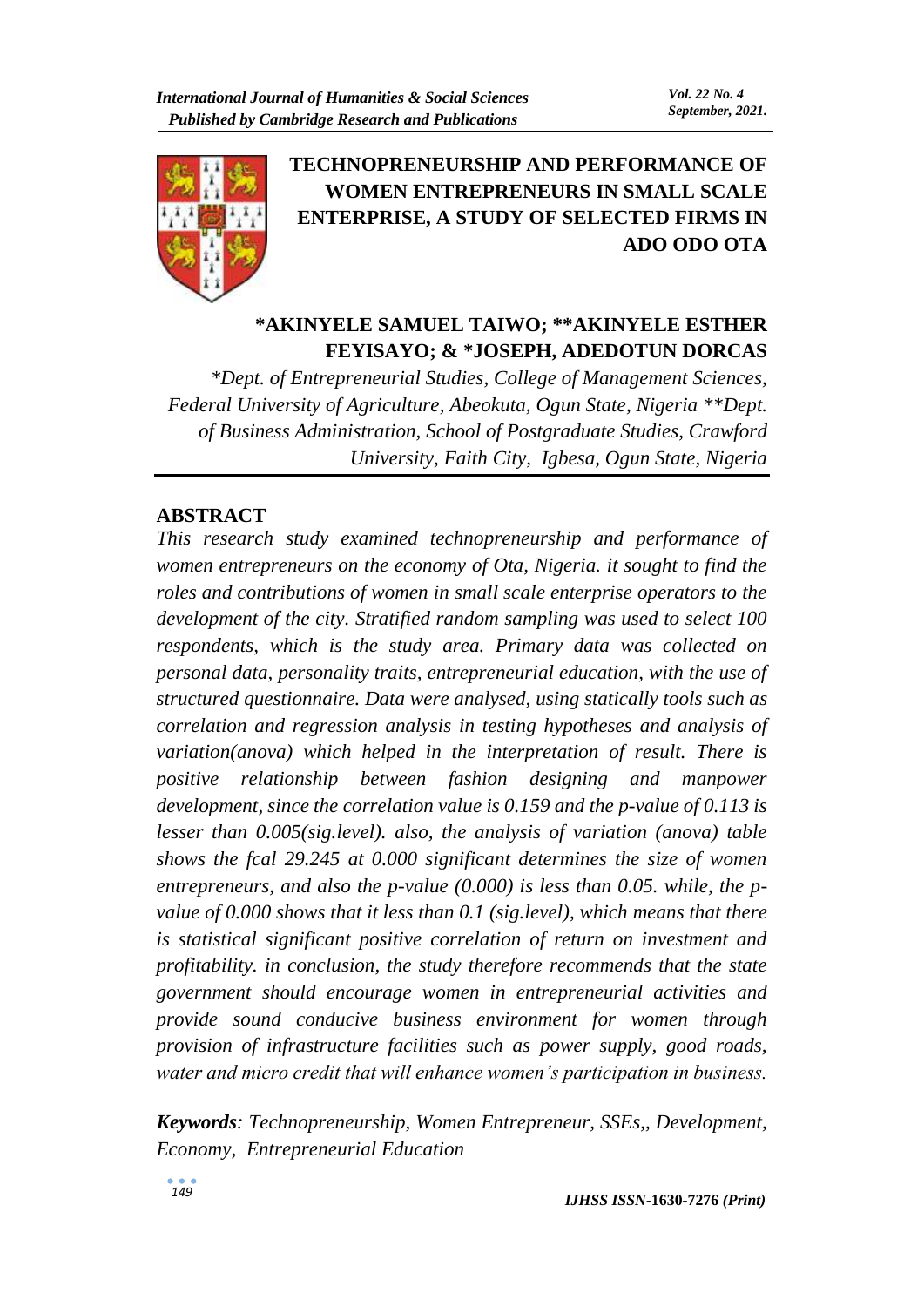### **Introduction**

Entrepreneurship is rapidly gaining prominence worldwide because of its positive effects it has on many countries as a catalyst that creates wealth and the generation of job opportunities (Gorol & Atsan 2006). As a matter of fact, entrepreneurship is a major engine driving the nation's economic growth, innovation and competitiveness (Kuratko & Hodgetts, 2009). In recent times, most studies have shown there is a positive relationship between entrepreneurship and economic growth in terms of job creation, firm survival and technological change (Karanassios, Pazarskis, Mitsopoulos, & Christodoulou, 2006). Entrepreneurship is a process of identifying and developing economic and social opportunities through the efforts of individuals which can result in starting and building new businesses, either as independent enterprises or with an incumbent organization (Chell, 2007) The whole idea of entrepreneurship is about selfemployment, which in turn will generate employment opportunities for others (Duru, 2011). The importance of entrepreneurial activity for economic growth is now well established (Fapounda, 2012). Entrepreneurship, as an engine of innovation and job creation is a mechanism for changing the distribution of societal wealth and individual and group well-being (Thornton, 1999). Entrepreneurial Development is important to society for economic growth, employment generation, home – based business and decent work (International Labour Organization (ILO), 2005). Entrepreneurial activities have been found to be capable of making positive impacts on the economy of a nation and on the quality of life of people (Adejumo, 2001).

Women entrepreneurship, in particular, is one of the most important inputs in the economic development of a country (Chants, 2007). Women entrepreneurs have been identified by the Organization for Economic Cooperation and Development (OECD, 1997) as a major force for innovation, job creation and economic growth. Women entrepreneurs make an important contribution to the development of the world economy, particularly in developing countries (Allen, Amand, Langowotz & Dean, 2007). They are also the rising stars of the economies in developing countries to bring prosperity and welfare to women folk (Vossenberg, 2013). The role of women entrepreneurs in economic growth and social change continues to dominate recent policy debates development (Staub & Amine, 2006). The growth of the proportion of women entrepreneurs in formal and informal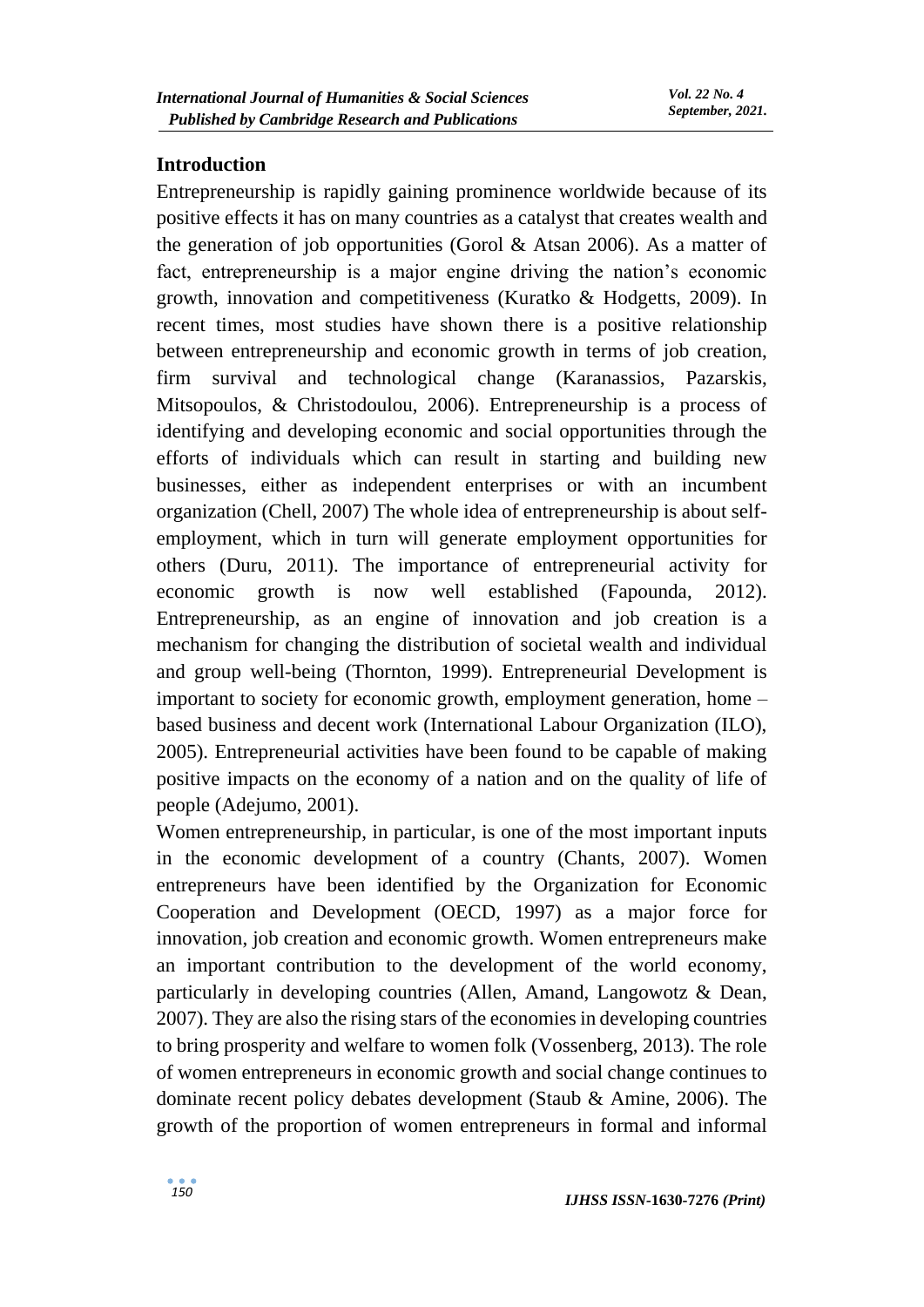economy in developing countries has drawn the attention of both the academic and the development sector. Donors like international public institutions, national and local governments, NGOs, private companies, charities, knowledge institutes and business associations have initiated programmes or policies to promote and develop women's entrepreneurship (OECD, 2009).

Technopreneurship is one of the important subjects in entrepreneurship issue that may play important role in creation of competitive advantage in various enterprises and organizations (Dolatabadi, & Meigounpoory, 2013). Technopreneurship is innovative application of technical science and knowledge individually or by a group of persons, who create and manage a business and take it financial risk in order to achieve their goals and perspectives. The engineers possess high technical skills in this regard but they often enjoy few skills in business and in terms of entrepreneurial thinking (Prodan ,2007). Its main role which it plays in reconstruction and economic growth is one of the reasons for this purpose. Technology based entrepreneurship is necessary for which technology base industries are being developed promptly and they are substituted by traditional industries and this change and knowledge base activities may be occasionally interpreted as great as industrial revolution (Dolatabadi, & Meigounpoory, 2013).

Today, it is completely clear that according to a report from OECD, development of technology plays an essential role in economic growth and development and technology oriented industries may play ever- increasing and major role in international trade. While emerging technopreneurship may cause ever- growing appearance of knowledge-based SMEs (Dahlstrand,2007). Dorf & Byers (2005) defined technopreneurship as a leadership style of business including identifying extremely technological economic opportunities with high capacity for growth, collection of resources like expert manpower and capital, rapid growth and remarkable risk management by means of decision-making skills. Technology based businesses exploit from major advancements in science and engineering to provide better products and services for customers (Dolatabadi, & Meigounpoory, 2013).

Further, according to Ghazali, Othman, & Cheng (2005), theoretical and empirical investigations have emphasized the crucial roles that technological innovation and entrepreneurship play in hastening the development of today's industrialized nations. Akpomi (2009) opines that these types of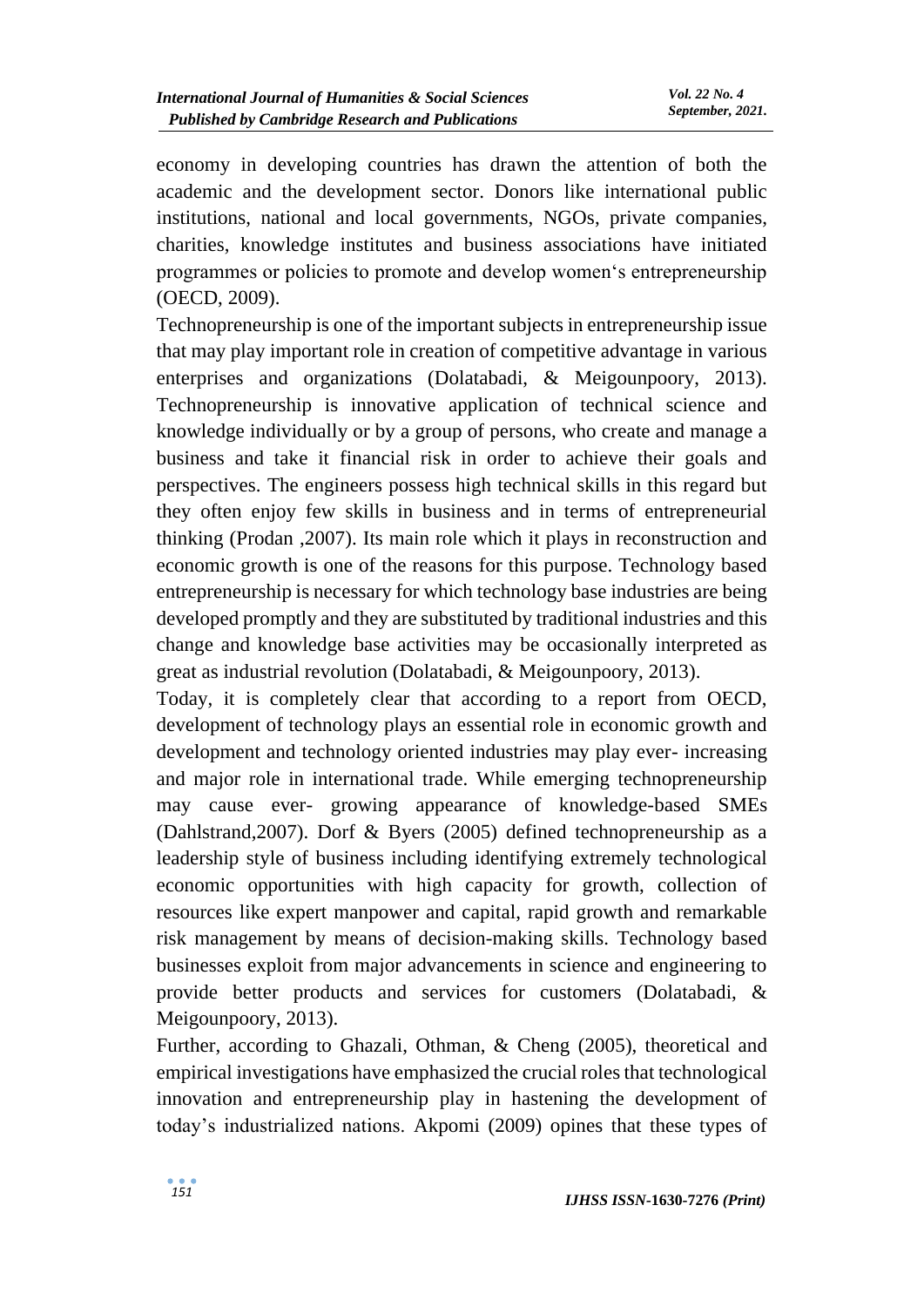investigation are now seen as crucial to the development of the third world, and they are accordingly, recognized as important components of technology policy and indigenous socio-economic planning. According to her, the present emphasis on indigenous technical innovation and entrepreneurship stems from the failure to stimulate third world development by borrowing or transferring advanced technology from developed nations.

## **Statement of Research Problem**

Women entrepreneurship development has been recognised as a way out of poverty for women, especially in developing countries (Ogundele, 2008). A number of studies have suggested a positive relationship between women's participation in entrepreneurship and economic development (Kutanis and Bayraklaroglu, 2003; Hisrich and Adams, 2005). Aina (2003) have recognized the increasing influx of women into the field of entrepreneurship in developing countries. According to Aderemi, Ilori, Siyanbola, & Adegbite (2008), technological entrepreneurship is needed to make optimum use of the available knowledge of science and technology in response to market needs, thereby making the economy in question more productive and more internationally competitive. How technopreneurship sustains business performance and the relationship between them is premised upon availability of capital, advanced technology transfer, role played by universities and research institutions through linkage/partnerships with private sector to efficiently harness knowledge, support in terms of policies and infrastructure, intellectual property, entrepreneurial culture, among other constructs (Aderemi *et al*., 2011; Akande & Oladejo, 2013; Fowosire, Idris & Opoola, 2017; Abbas, 2018).

The significance of technopreneurship in any nation cannot be overemphasized. They are important in the technology advancement of every nation which in turn brings in employment generation for the unemployed graduated in the third world country like

Nigeria. Firms that are able to use innovation to differentiate their products and services outperform their competitors, whether the measure of performance is in terms of market share, operational efficiency, profitability, growth, or market capitalisation and so on (Okorie, Kwa, Olusunle, Akinyanmi, & Momoh, 2014; Selvarani & Kanagaraj, 2015).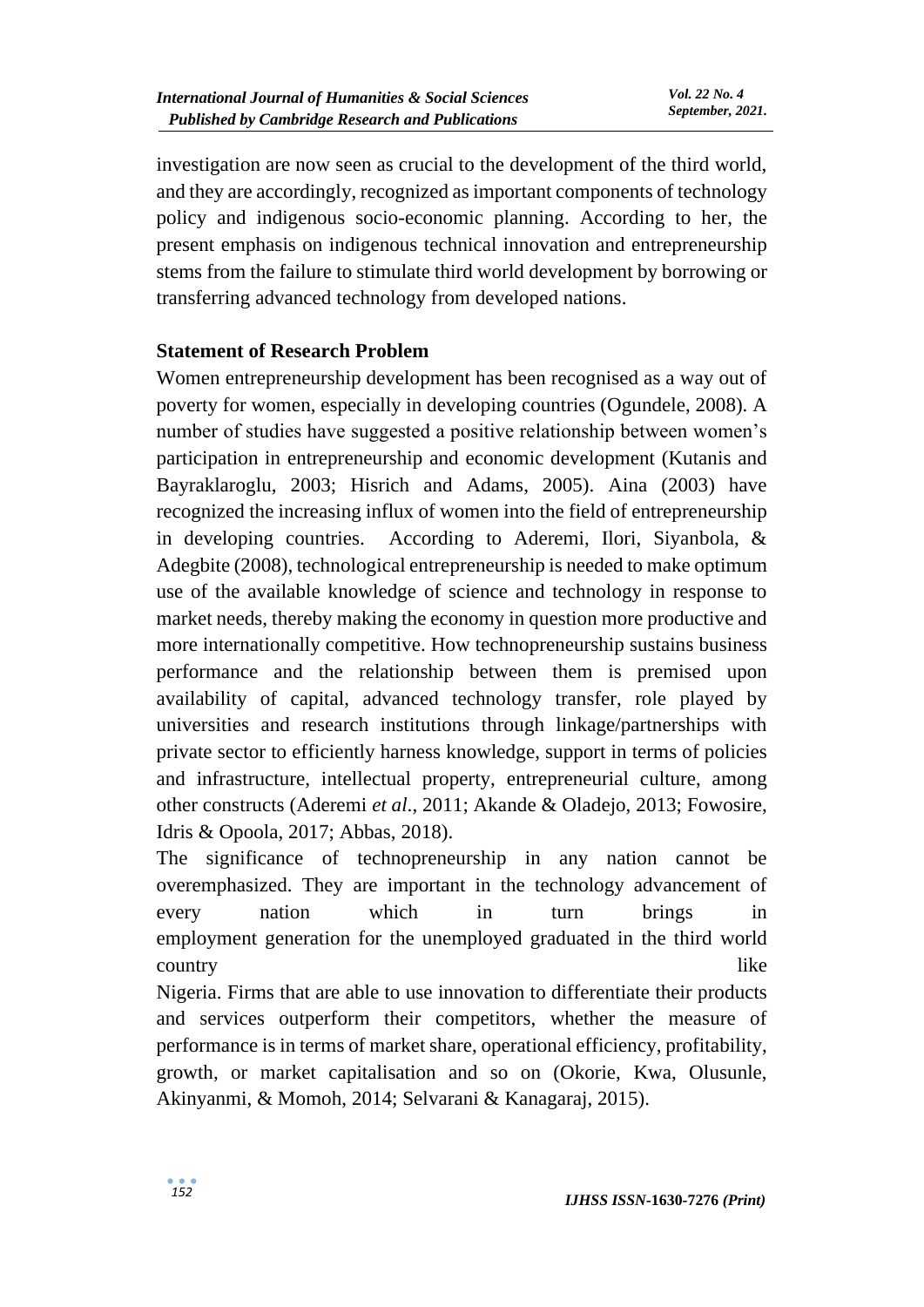Despite the call from development agencies and governments to improve the situation of women in business, women remain underrepresented in Information Communication Technologies (ICT). Hence, if women entrepreneurs are to achieve enterprise rationalization and economic emancipation, their use of technopreneurship necessitates deeper investigations. Therefore, this study was conducted to examine the impact of technopreneurship on performance of women entrepreneurs in small scale enterprise.

## **Research Questions**

To specify the problem explicitly, the following research questions are asked:

- 1. What are the effects of company's income management on net income of women entrepreneurs in small scale enterprise in Ado Odo Ota?
- 2. What are the effects of profitability on return on investment (ROI) of women entrepreneurs in small scale enterprise in Ado Odo Ota?
- 3. What are the impacts of innovativeness on job creation by women entrepreneurs in small scale enterprise in Ado Odo Ota.

## **Literature Review**

### **Concept of Entrepreneurship**

Popular writers, schools of thought and academic writers have different definitions of entrepreneurship and different views on the components of entrepreneurial behavior (Pahuja, 2016). When these definitions are put together, the commonly used words that describe the roles of entrepreneurs are innovation, risk-bearing opportunity, resource and activities coordination (Alvarez & Busentz, 2001). The success or failure of the business will be determined by the personal influence, decision-making and the kind of business policies adopted when playing entrepreneurial roles (Alvarez & Busenitz, 2001). Therefore, *entrepreneurship*, as defined by Pahuja (2016) after examining the different views, is "the process of creating something

new with a value, particularly responding to the opportunities available. It involves time, efforts and assumption of risk, with the expectation of receiving the rewards at the end. The rewards can take any form, monetary or non-monetary (personal contentment)".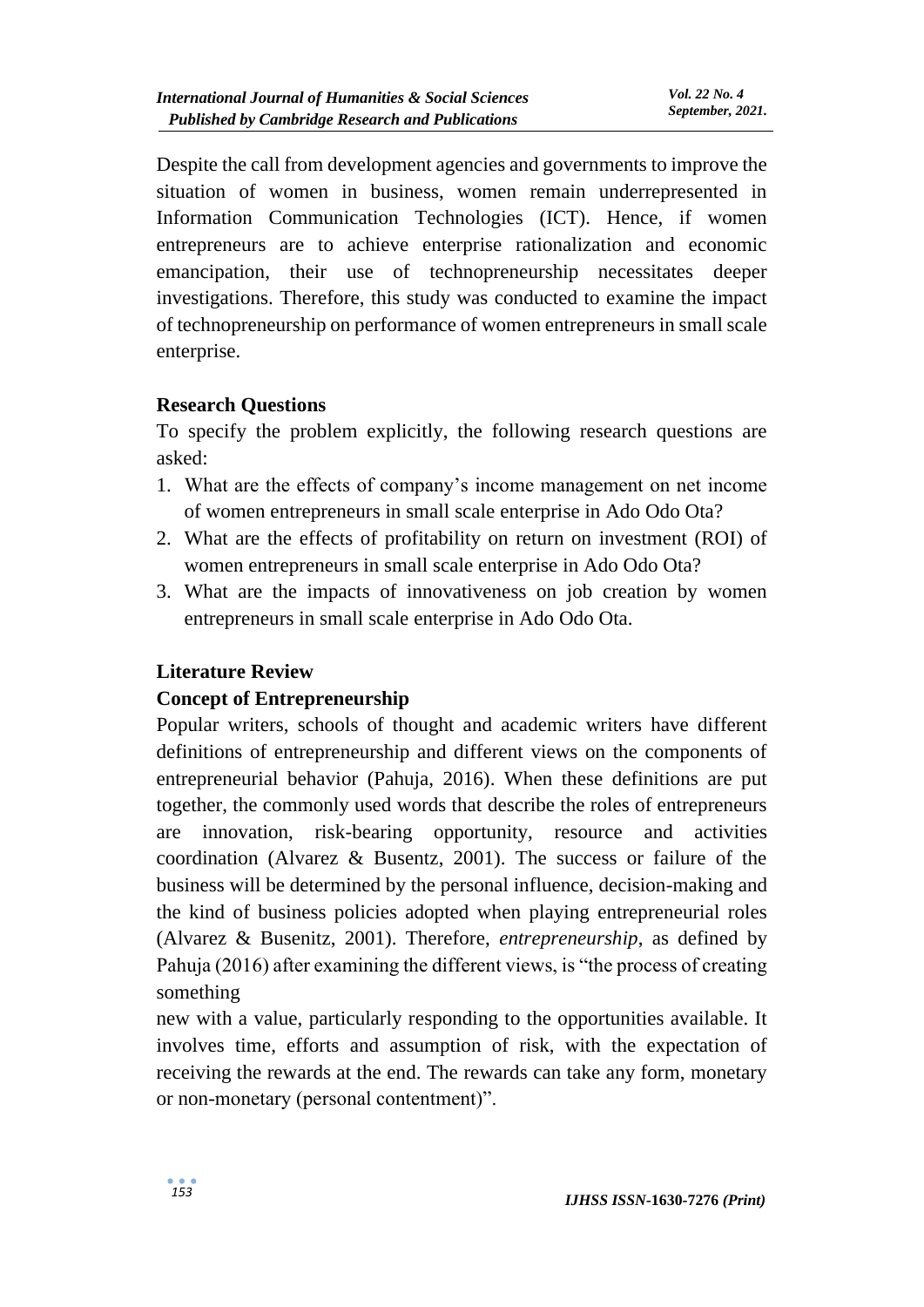Entrepreneurship is the willingness, courage, determination and the capacity to develop a business venture, assuming the risks involved and considering the level of commitment involved and required by the entrepreneur to provide value for the business (Pahuja, 2016). As further stated by Pahuja (2016), entrepreneurship is a practice that does not end in planning but in the execution of the plans, which firmly links the entrepreneurial action to risktaking. Therefore, entrepreneurship is taking the necessary actions to develop new ideas, whether there are enough resources or not (Pahuja, 2016). An entrepreneur has to be courageous enough to face the consequences of his or her actions, whether they produce failure or success (Rashid, 2014). However, in planning what business to do, entrepreneurs have to consider their passion and weigh up the background and experiences, financial stability, the networks and connections (Chen, Yao & Kotha, 2009).

Entrepreneurship according to Carlsson, Braunnerhjelm, Mckelvey, Olfsson, Persson, & Ylinepaa (2012) is defined as an economic function carried out by an independent individual or an individual within an organization to create an opportunity, develop ideas and introduce them in the market irrespective of the uncertainties. Entrepreneurship is risk taking, proactiveness innovativeness, new venture creation or new business within existing organizations which will result to economic growth and human welfare (Carlsson, *et al*, 2012). Entrepreneurship refers more to exploration than exploitation (Murphy, Laio & Welsch, 2006). However, Murphy, Laio and Welsch (2006) define entrepreneurship as identifying opportunities, pursuing them even when resources to carry out the opportunities are limited.

### **Women Entrepreneurs in Nigeria**

Nigeria is an emerging economy. Emerging economies are developing countries that are becoming more advanced in industrialisation for the rapid growth of the economy (Abepitya, 2016). This includes South Africa, China and India. Emerging economies are mostly poor in infrastructure, which brings many challenges to the entrepreneurial sector (Agrawal, 2018). They have a low per capita income, market instability, low skilled employees and high unemployment, though higher global economic growth rate due to its important bases for industrialisation (Agrawal, 2018). Irrespective of emerging economies' benefit in regulatory reform, cross-border trade and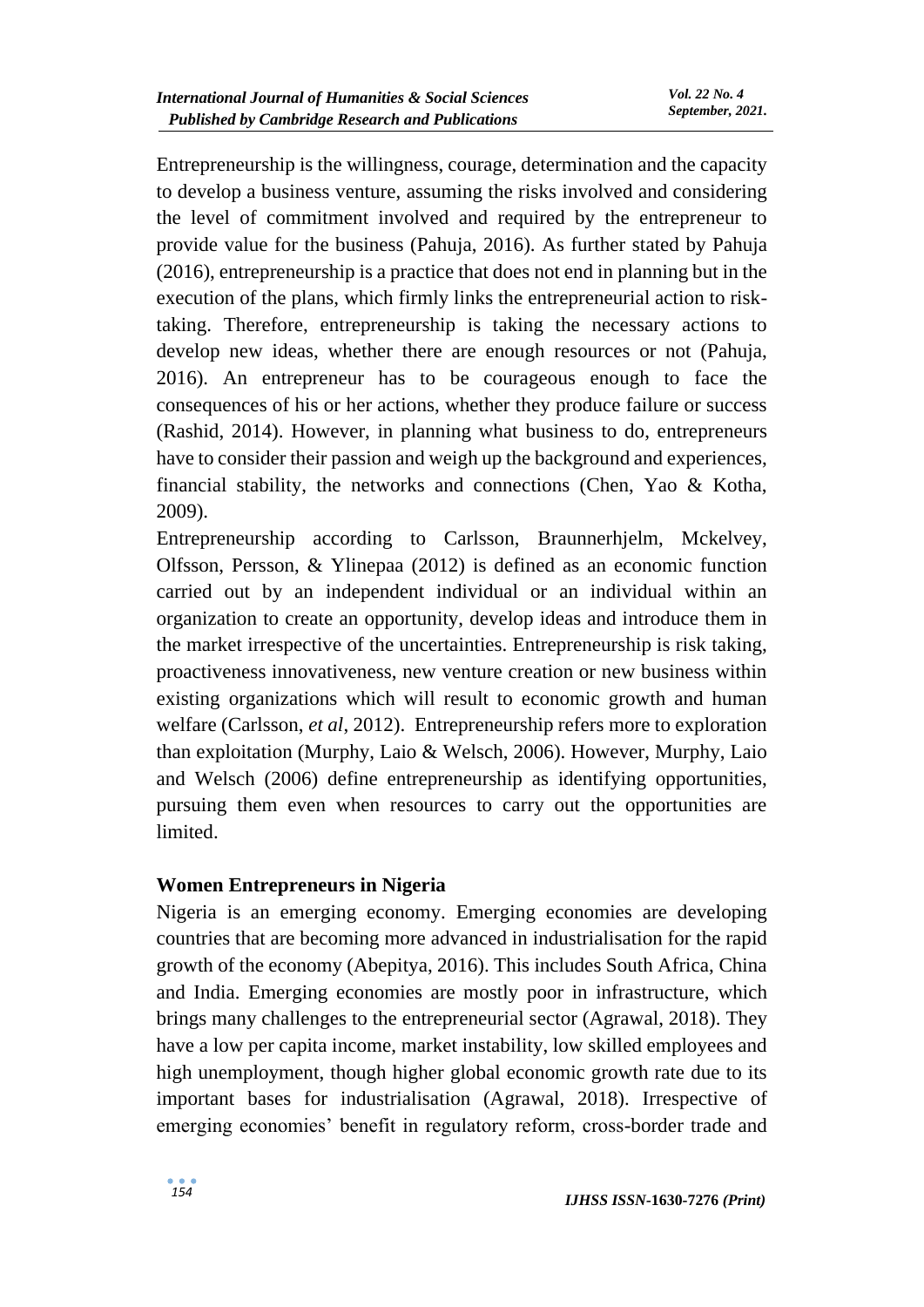#### loose

monetary policy, investing in emerging economies still requires a thorough examination of the risk involved (Agrawal, 2018).

Women's entrepreneurial constraints in emerging economies have been classified into four broad categories identified by Agrawal (2018), namely socio-cultural, economic, psychological and managerial issues. Women entrepreneurs encounter more challenges in starting up and running an enterprise successfully (Mersha & Sriram, 2018) in emerging economies such as Nigeria. Many women entrepreneurs are hard-working, creative and innovative, persistent and self-confident (Abepitya, 2016) – and still not successful. Because Africa has the highest percentage of women entrepreneurs (GEM, 2016/2017), this makes their impact visible in the continent, but it also has the highest recorded number of discontinuances due to the unprofitable business environment.

The low productivity of Nigeria, as an emerging economy, has affected the success of entrepreneurship (Vrajlal, 2015). Vrajlal (2015) found that entrepreneurship failed due to poor governance and management, unskilled workers and poor infrastructure. Low productivity has led to low profitability, which has caused a lot of discontinuance of entrepreneurial ventures by women (GEM 2016/2017). Women entrepreneurs in Nigeria are known to have strengthened economic activities through their small-, medium- and large-scale enterprises (Iyiola & Azuh, 2014), which sustain many families. The report from the survey conducted by the Small Medium Enterprises

Development of Nigeria and the National Bureau of Statistics (2013) showed that women entrepreneurs in Nigeria generated 22,591,229 jobs in the country but needed a sustainable environment to perform efficiently in their various entrepreneurial activities. Individual development is also needed in the form of education and training to promote the skills and capabilities needed for productivity (Abdullahi, 2013) in Nigeria.

### **Importance of Women Entrepreneurs**

Women entrepreneurs are women who develop and build a business venture through their own initiative, and run it strategically to make a profit and exponential growth (Bruni, Gherardi & Poggie, 2004). In the last decades before the 20th century, women's roles in business were determined by the culture and norms of society (Guta, 2018). Women entrepreneurship existed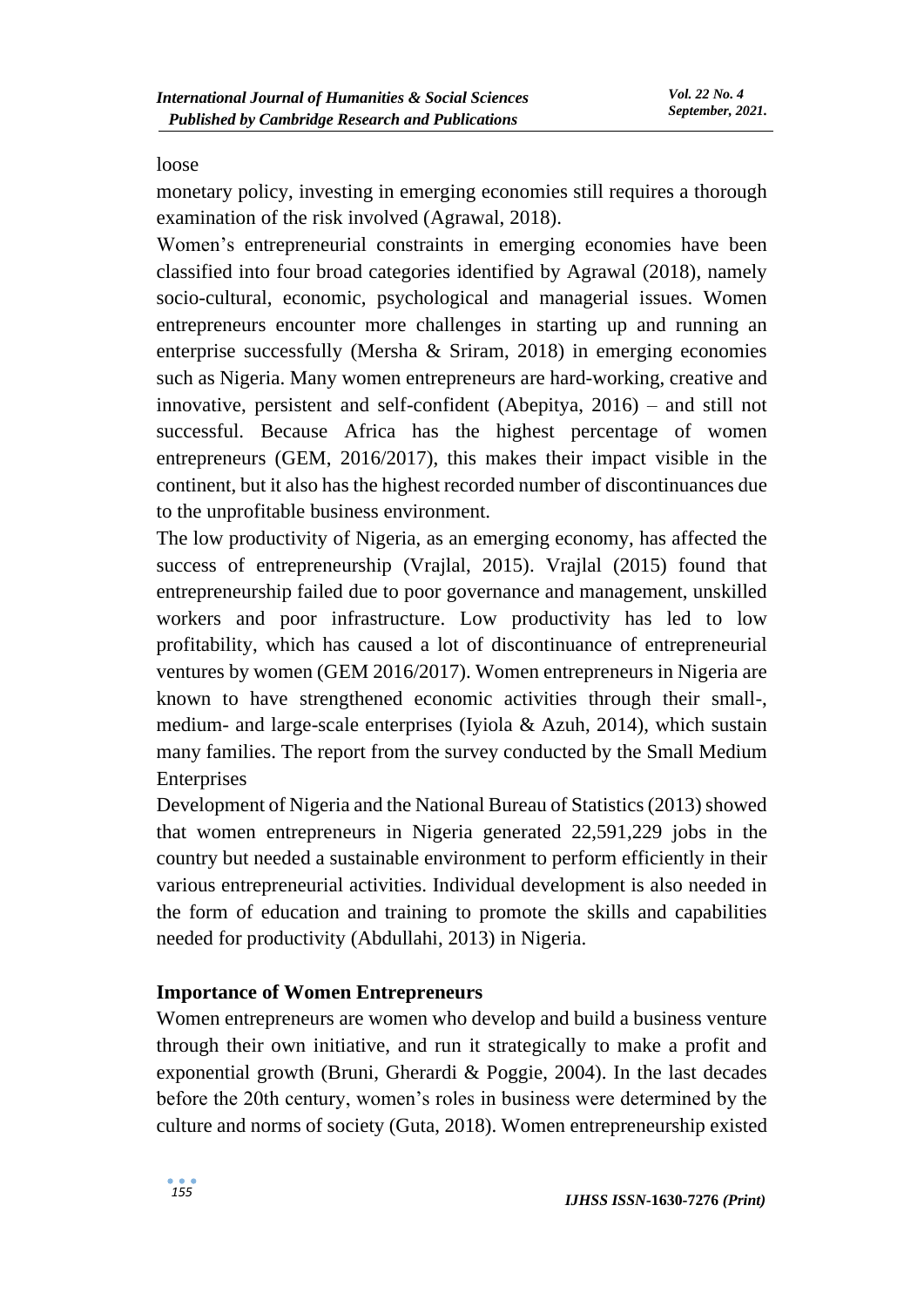as a role played by women to supplement their incomes and help the men provide for the family's basic needs (Ehigie & Umoren, 2003). The general belief was that women were meant to build good homes and ensure their children were properly trained and well behaved as they matured into adulthood (Isiwu & Onwuka, 2017). Even when a woman wanted a job or business outside the home, the culture also defined the type of enterprise and how it should be run (Ghiat, 2017).

In the early 19th century, the participation of women in the workplace became evident due to the rise of many big businesses, especially in the United States, which created a boom in the United States economy and opened great doors for women to participate in business and the workplace (Laura, 2002; Blaszezyk, 2002). Women worked as labourers, clerks, salespersons and supervisors and, with the experiences gained from these positions, many moved into the management level, and some established their own businesses (Blaszezyk, 2002). Between World War 2 and the 1990s, women entered into entrepreneurship in larger numbers (Blaszezyk, 2002). According to the GEM report 2016/2017, women entrepreneurship has grown dramatically around the world, and an estimated 163 million women have launched new businesses, while 111 million are running an established business. In the United States, for instance, the Women Business Enterprise National Council (2018) reported that there were 12.3 million businesses owned by women, and the number had grown by 58% since 2007. Sub-Saharan Africa rates the highest number of women entrepreneurs in the world (GEM, 2016/2017): 25.9% of adult women in the region engaged in entrepreneurial activities.

Both men and women entrepreneurs need to be innovative, identify opportunities and develop them using the right resource base (Rashid, 2014). Using the right resource base takes the form of analysing and coordinating the activities, skills and finances required for greater output (Alvarez & Busenitz, 2001). The ability of women to grow enterprises from small- to medium-scale, irrespective of the societal perception of women as the weaker gender (Isiwu & Onwuka, 2017; Ehigie & Umoren, 2003) can be measured by the strength of their resources (Alvarez & Busenitz, 2001).

### **Concept of Technopreneurship**

The term technopreneurship is an offshoot of entrepreneurship. Selladurai (2016) defines technopreneurship as "a simple entrepreneurship in a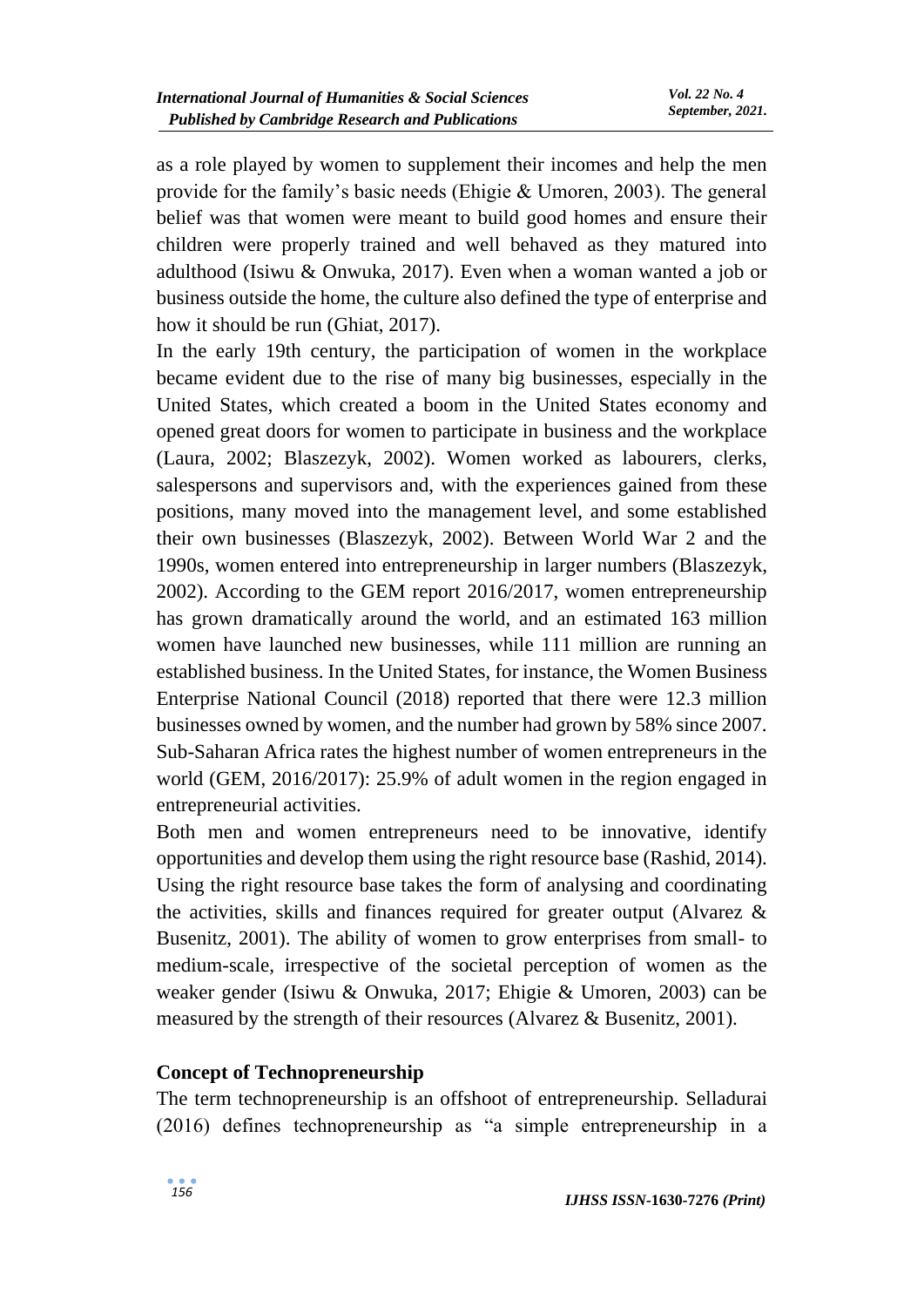technology intensive context. It is a process of merging technology prowess and entrepreneurial talent and skills." He also described a technopreneur as a person who terminates the prevailing economic order by presenting novel products as well as services, by fashioning novel sorts of organizations in addition to manipulating novel raw materials.

A technopreneur may be considered singly with assistance of his or her usage of technology within the business. A technopreneur is a person who sets up a business concerned with computers or comparable technology. It is pertinent to point out that technopreneurship intention among youths is a function of creativity and the technological experience or engagement of individuals. Yusi, Endang, & Eko (2017) see technopreneurship intentions as the curiosity of people to desire a career as an entrepreneur as well as start the realization of their business dreams using information and communication technologies. Such individuals are always looking for businesses and business information that are in demand. Technopreneurship promises to be a major economic development agent for both developed as well as developing countries of the world (Ali, 2018).

## **Technology**

Technology is also one of the key elements of technopreneurship and also one of the loosely used by many academics. The context of each use should be stated in each case. Wagner *et al*. (2015) define technology as "a set of tools designed to manipulate the natural world and to extend human intentions". This makes sense since it captures the notion of solving day to day problems but may require further clarification of two terms; science and mechanics. Wagner *et al*. (2015) distinguish technology from science as they define science as "a way of knowing things - it is a widely accepted, adaptable, and a transferable set of assumptions about how to understand the world in which we find ourselves." The International Technology Education Association (2007) holds that "broadly speaking technology is how people modify the natural world to suit their purpose." The definition implies a diverse set of processes, procedures and knowledge that people utilise to improve continuously their ability to meet their needs and wants. It is broad enough but needs some explanation to point to these processes, knowledge and needs.

Originally, according to Funk (1999), the word "*technology*" comes from two Greek words, transliterated "*techne*" and "*logos"*. "*Techne*" means art,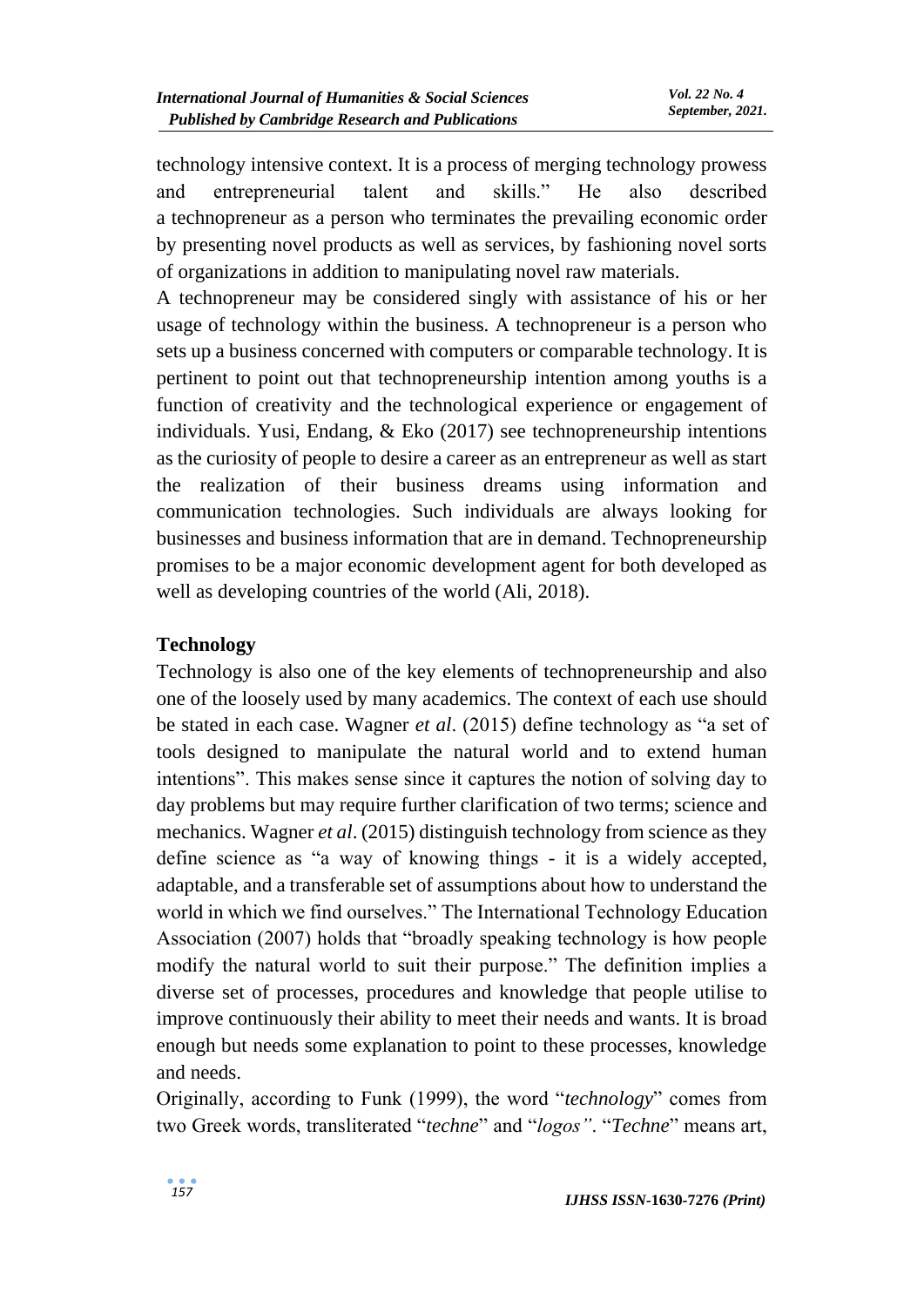skill, craft, or the way, manner, or means by which a thing is gained. "*Logos*" means word, the utterance by which inward thought is expressed, a saying, or an expression. So, technology means words or discourse about the way things are gained. Funk (1999), went on to give five different definitions of technology to illustrate the different perspectives:

- 1. First, technology is the rational process of creating means to order and transform matter, energy, and information to realise certain valued ends.
- 2. Second, technology is the set of means (tools, devices, systems, methods, procedures) created by the technological process. Technological objects range from toothbrushes to transportation systems.
- 3. Third, technology is the knowledge that makes the technological process possible. It consists of the facts and procedures necessary to order and manipulate matter, energy, and information, as well as how to discover new means of such transformations.
- 4. Fourth, technology is a subset of related technological objects and knowledge. Computer

technology and medical technology are examples of technologies.

5. Finally, technology is a system consisting of a technological process, technological objects, technological knowledge, developers of technological objects, users of technological objects, and the worldview (that is, the beliefs about things and the value of things that shape how one views the world) that has emerged from and drives the technological process.

Technology is so pervasive that it influences social life on a day-to-day basis (Kim & Lee, 2015). Most definitions of technology are myopic and lack a full understanding of the phenomenon. Another definition which can be seen as providing a full meaning of technology, apart from Funk's fifth definition (1999), is by Rebentisch & Ferretti (1995), who consider technology as, "any form, material or social, into which knowledge has been embodied; to include hardware, software, products, rules, procedures, organizational structure, and knowledge or technical expertise." The list of issues that are covered by technology is endless, but the common thread is that they are all aimed at solving day-to-day industrial and domestic problems in a community through the application of knowledge to human activities.

In practice, technology covers all disciplines and industries, that is, there is technology in all science and engineering disciplines, as there is also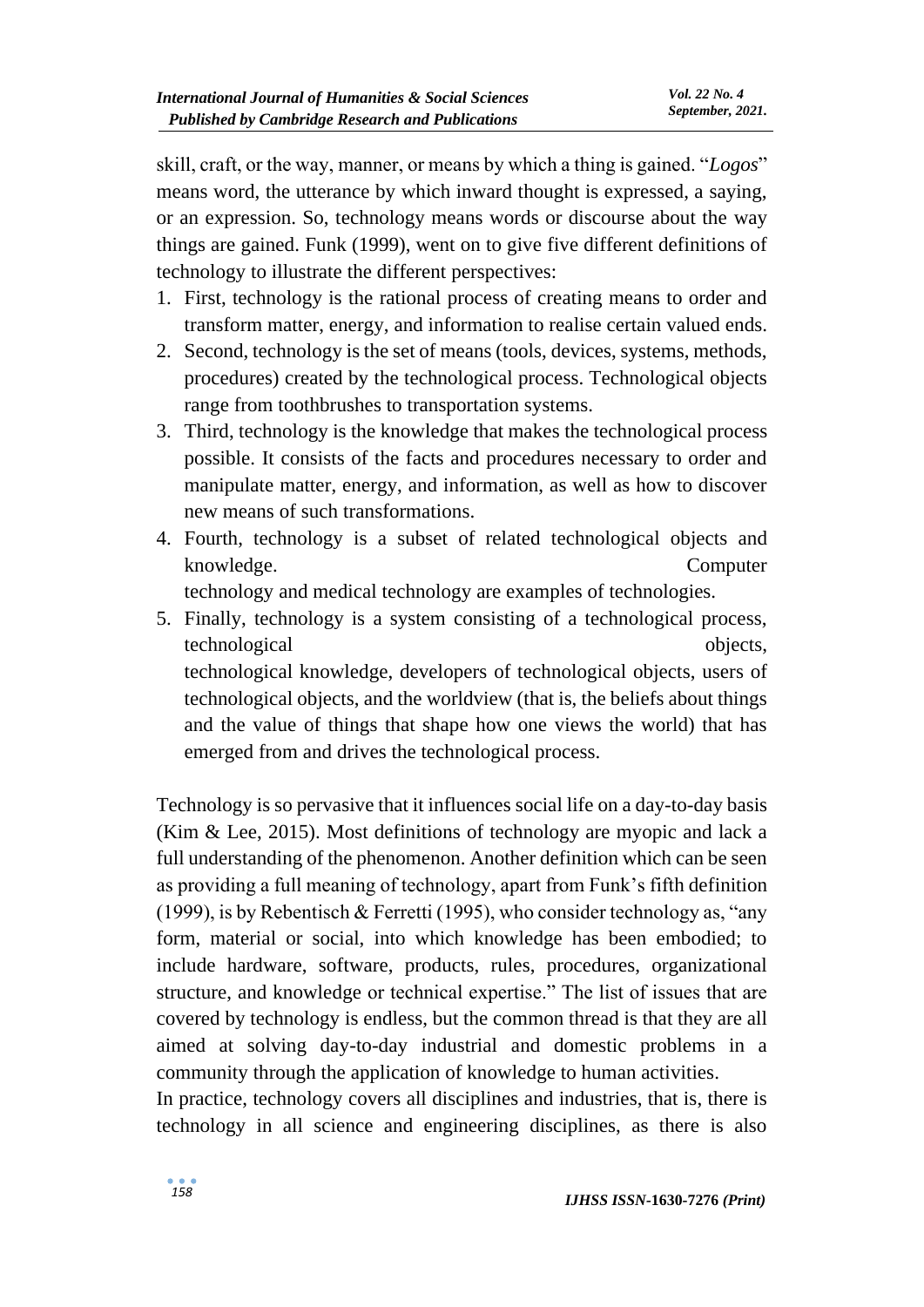technology in business sciences, humanities and social sciences. There is also mining technology (Wagner *et al*., 2015), farming technology (Holbreich, Metwali, Thorne, Sperling, Martinez, Ober, Von Mutius, Vercelli, & Gozdz, 2015), manufacturing or production technology (Milián& Kamen, 2015) and business technology (Strumickas & Valanciene, 2015), medical technology and education technology (Schwendimann, Cattaneo, Dehler Zufferey, Gurtner, Bétrancourt, & Dillenbourg, 2015). Each field has its technology aimed at solving problems and making life convenient in each area. Other technologies cut across disciplines and industries such as information technology and nanotechnology. Sociopreneurs should appreciate that most social challenges are solved through the application of knowledge to human activities. Modern economies are knowledge based and, given that entrepreneurship is innovation based, there is a need to realize that sociopreneurship is made effective by fusing it with technological innovation (Technovation) and technopreneurship.

In this study, as such, by the same understanding, it can be concluded that *technology is the application of scientific knowledge (natural or social) to solve industrial or domestic day-to-day operational problems.* Thus, technology can be equated to applied science or scientific knowledge endowed with purpose and interactive tools such as technical expertise, rules, policies and procedures, strategies, hardware and software. It can also be viewed as an application of knowledge to human life. Day to-day living standards here refer to the very idea that there is a need for continuous discovery of ways to make life more convenient. The purpose of technology is to enhance continuously the quality of human life. The definition is comprehensive and all are encompassing, assisting people understand the diversity of technology.

### **Barriers to Technopreneurship**

It has been presented in researches that technological innovation is an imperative internationalization driver at the level of the firm and barriers to technopreneurship consequently proceed also as internationalisation barriers

### **Lack of knowledge for available technologies**

The barriers of knowledge for innovation relate to the lack of knowledge of available technologies, knowledge sources and markets and past research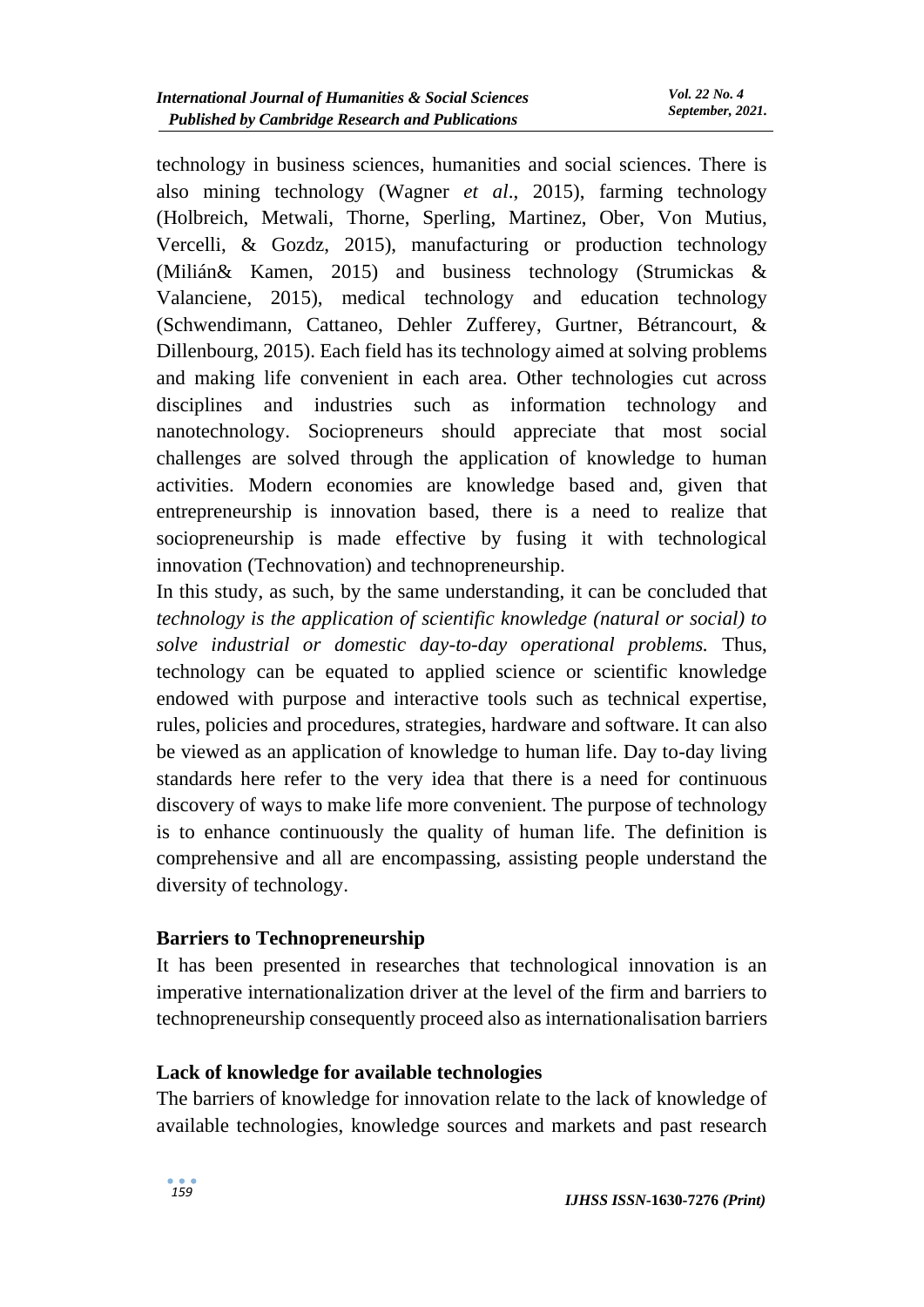has confirmed the presence of considerable barriers to innovation related to knowledge of technologies and markets, accessing finance and the deficiency of skilled labour. Econometric analysis results revealed that firms that are not a division of a big business group or SMEs are more likely to experience barriers of knowledge (Kemp, Folkeringa, Jong, & Wubben, 2003). The main cause of this barrier is that a large organization or allied grouping has an advantage of size and they can increase fixed costs related to activities of knowledge sourcing or measures management of internal knowledge for an outsized output. Therefore, technopreneurship have a drawback that they mostly do not have enough money to discover information about technologies and markets in a systematic way. consequently, the outcome of the result shows that firms are already internationalized in a systematic way and they report experience of more barriers of knowledge to innovation (Ozgulbas, Koyuncugil & Yilmaz, 2006).

### **Financial barriers for the firms**

One more barrier that restrains the activity of technopreneurship is considered as financial barriers towards innovation for the firms. Past studies have revealed that financial barriers have an advanced impact on innovation for young firms, as well as SMEs (Medina & Rufn, 2009; Kraaijenbrink, Spender & Groen, 2010). The huge organisations or companies which are division of a business groups are less likely to experience these issues and because of their size it is not difficult to set up collateral funds inside the groups. Barriers related to finance are mainly vital for Technopreneurship with narrative technologies and products (Espallardo & Ballester, 2009).

### **Business Performance**

Studies of business performance concluded that successful business ventures tend to be created by males who engage in systematic planning, who are achievement motivated and who can manage risk effectively (Lerner, Brush, & Hisrich, 1997; Hisrich & Ozturk, 1999). A study by Fairlie & Robb (2009) who examined the determinants of success and survival among male and female entrepreneurs in the United States have found that businesses owned by female entrepreneurs were not likely to record failure and were also as successful as businesses run by males, which was contrary to the conventional wisdom relating to the inferiority of females in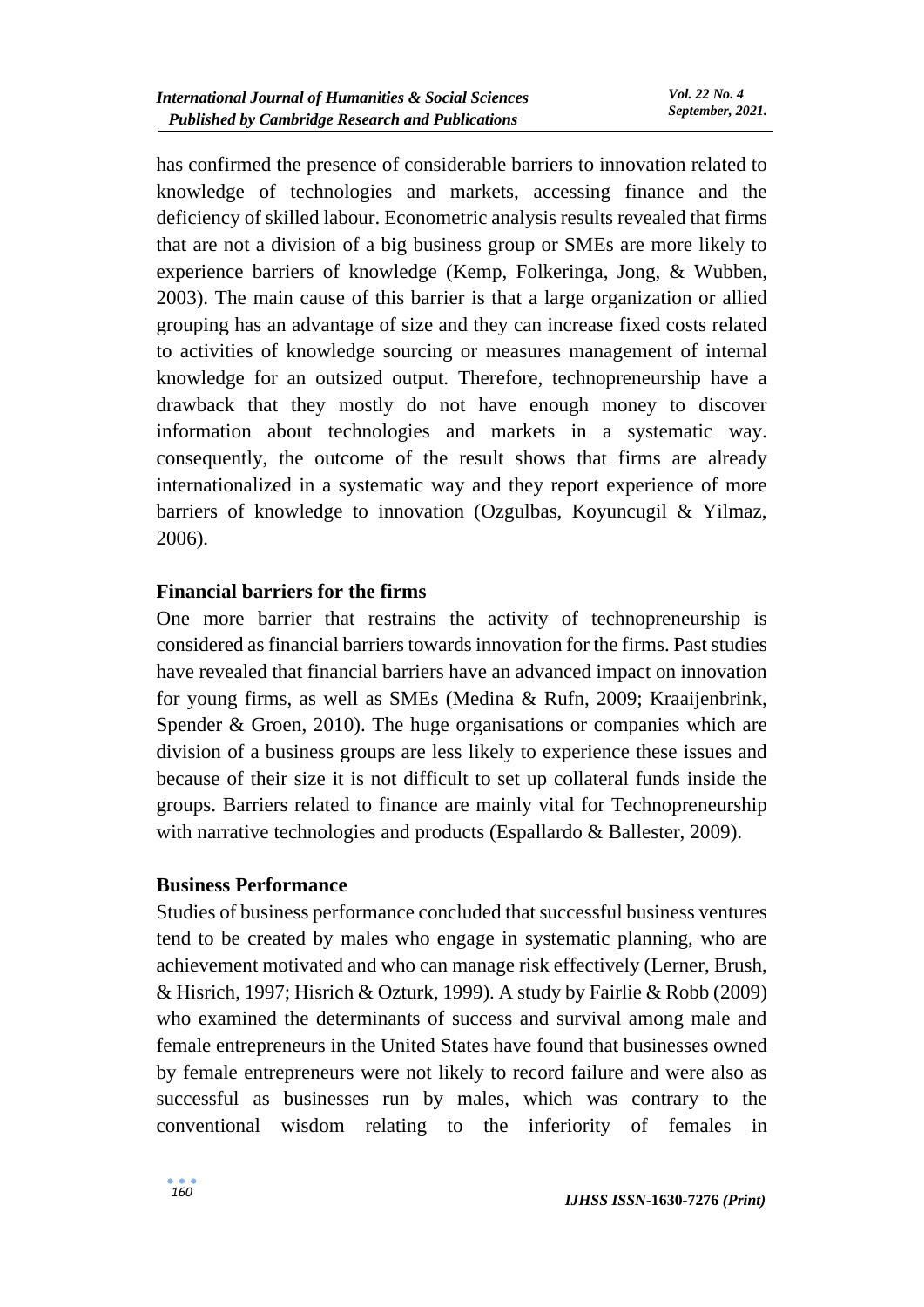entrepreneurship. Fairlie & Robb (2009) also found that the determining factor of success and survival operated in much the same way for males and females. This suggests that the processes underlying the performance of business ventures are similar regardless of the entrepreneur's gender. These findings were supported by a study conducted in the United Kingdom by Roomi, Harrison, and Beaumont-Kerridge, (2009), which found no significant difference in the rates of survival of female and male owned businesses, and that female owned businesses are more likely to employ females and were typically smaller in size.

Mboko & Smith-Hunter (2010) argued that although these previous findings add to our knowledge of the performance differences and similarities, performance in entrepreneurial businesses should be determined by financial indicators such as profitability, employees' growth rate, turnover and business survival. In this regard, Carter (2010) found that businesses owned by females had lower turnover sale, do not tend to grow substantially in employment after 12 months in business, are more likely to employ few core staff and are usually valued at a lower rate than male owned businesses.

Carter (2010) further maintained that businesses owned by females were more likely to serve only local markets. Another recurring theme related to the performance of female businesses in developed economies is the effect of business training on performance. Most studies conclude that the effect of business training on female entrepreneurs is less pronounced than the training effect on male entrepreneurs (Carter, 2000; Davis, 2012; De Mel, Mckenzie, & Woodruff, 2013). However, research focusing on female entrepreneurs reported the positive effects of training on the performance of female businesses. For example, Calderon *et al*. (2012) found that business training increases female entrepreneurs' revenues, profits and the number of customers served. Valdivia (2013) reported that female entrepreneurs who undergo general business training are more likely to stay longer in business than those without training.

Studies also address factors affecting the performance of businesses owned by female entrepreneurs in developed economies (Cater, 2000; Roomi *et al*., 2009). For example, it is found that females seemed less optimistic in their expectations for future business success than males and tended less to believe that their business venture could generate adequate income to meet the needs of the household (Cater, 2000). Another reason for the low performance rate of female businesses is that females consider business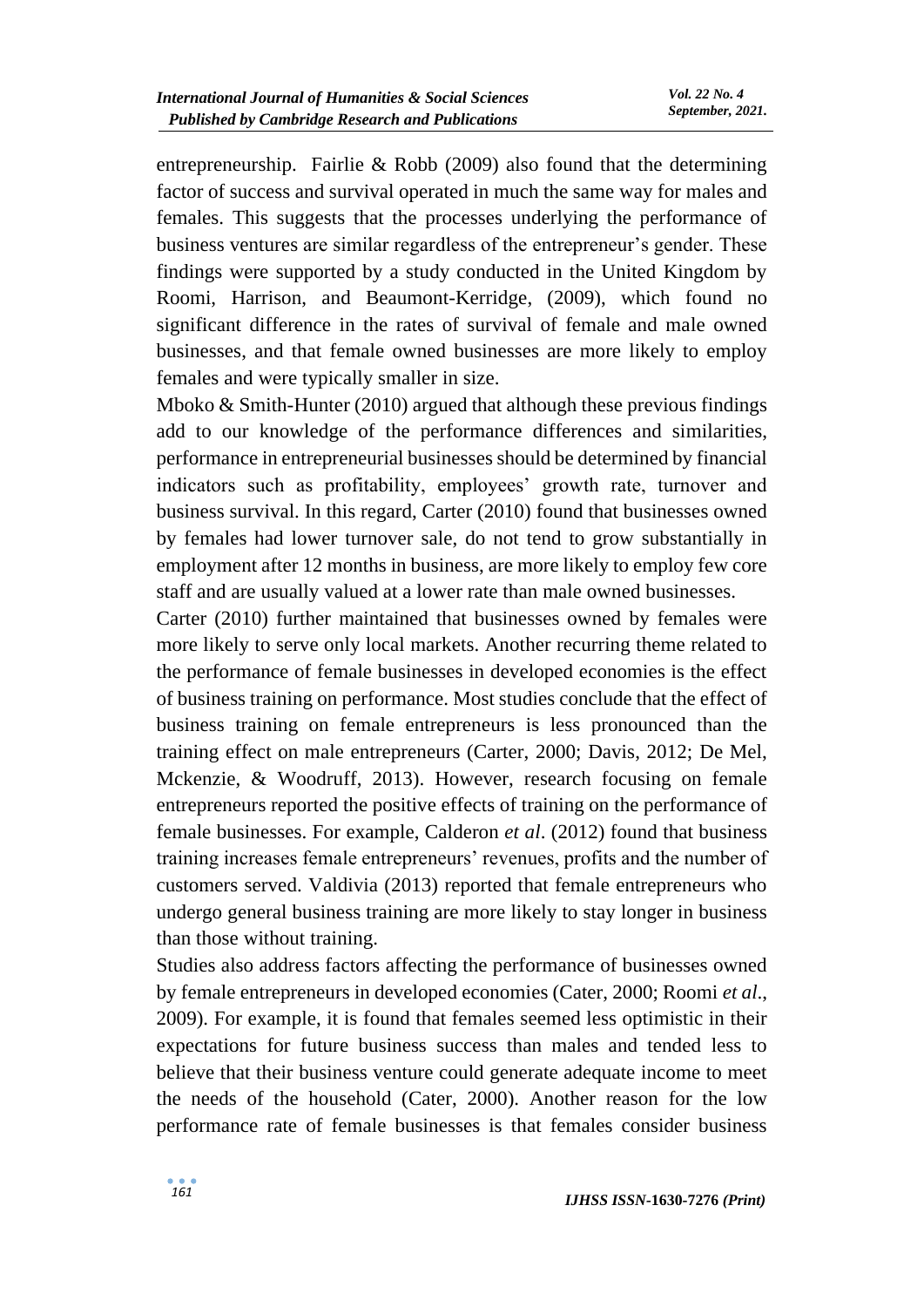growth as a risk, which may be social or financial or may come from endogenous or exogenous sources, as a result, they try to be more conservative, more careful and more risk averse, deliberately striving for a manageable and controlled growth rate (Roomi *et al*., 2009). However, more recent studies of female entrepreneurship (Olusola, 2012; Olabisi, 2014) suggest that there is a need for the definition of business performance and success to include a non-financial measure because of the difference that exists between entrepreneurs and businesses. This argument has been thought to make a stronger case in the literature of female entrepreneurship

## **Research Methodology**

This study is focused on the women entrepreneurs in small scale enterprise in Ado-Odo Otta local government, Ogun State, Nigeria. The population of women entrepreneurs in this area is estimated to be one hundred and fifty (150). These include all women entrepreneurs involved in technological enterprises in the study area.. Regression and correlation test were adopted to test the research hypotheses. Also, for easy analysis and computation, the Statistical Package for Service Solution (SPSS) was adopted. The research questionnaires were administered to one hundred and ten (110) respondents which is the sample size of the study, ninety five (95) where fully retuned and collected.

| Questionnaire       | Respondent | Percentage $(\%)$ |
|---------------------|------------|-------------------|
| <b>Returned</b>     | -95        | -86.4             |
| <b>Not returned</b> | -15        | <b>13.6</b>       |
| Total distributed   | 110        | <b>100</b>        |

**TABLE 1 ANALYSIS OF RESPONSE RATE**

**Source: Field survey, 2021**

## **Demographic Characteristics of the Respondents**

The demographic characteristics of the respondents includes: sex, marital status, work experience, age, educational qualification and experience with the organization.

## **SEX**

The result of the sex distribution of the respondent from table 4.2 reveals that 47(47.0%) were male while 53 (53.0%) were female. This percentage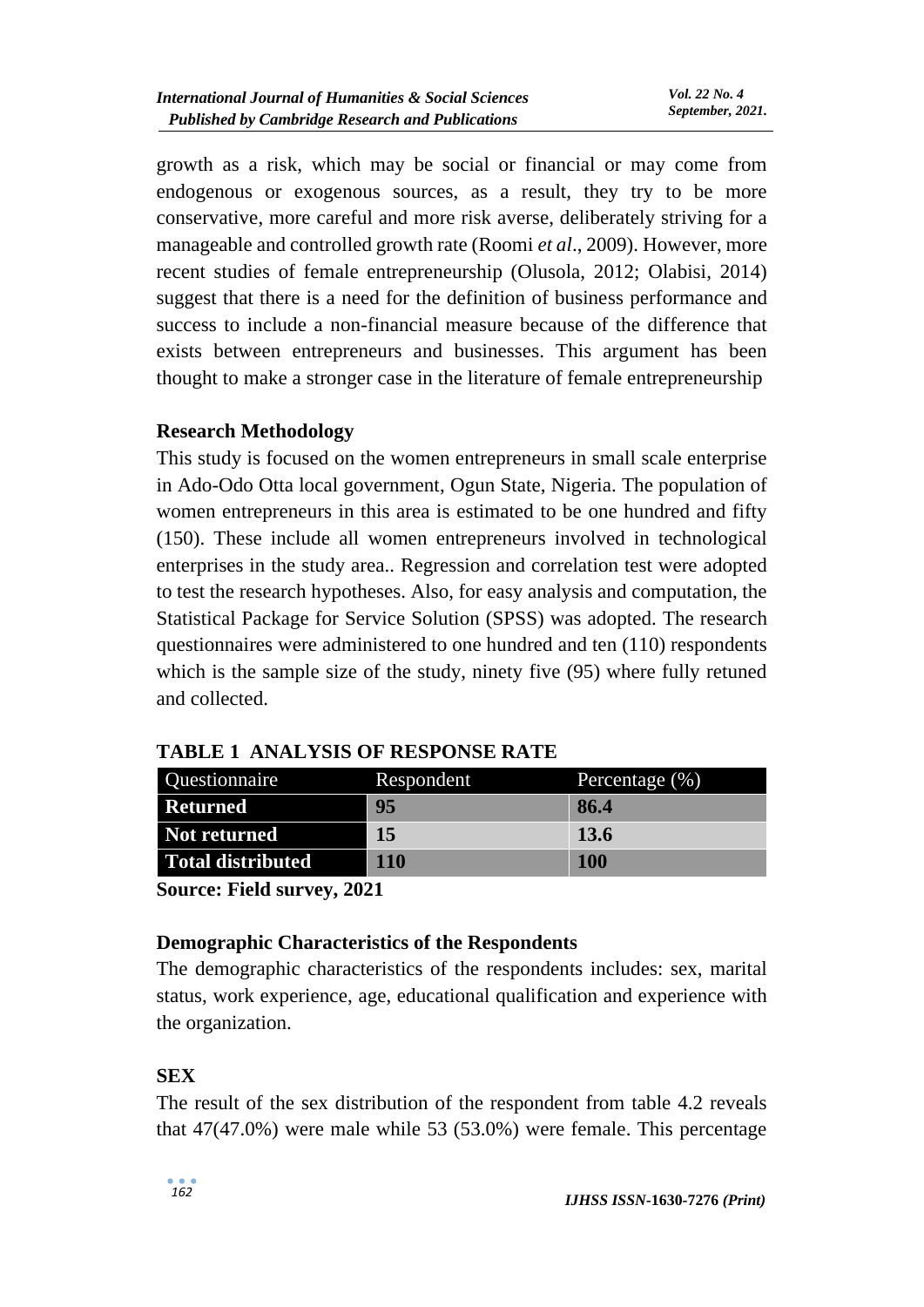indicated that the number of female were higher than males, which suggest that respondent are female dominated.

## **MARITAL STATUS**

The results from table 4.2 shows that 60 (60.0%) of the respondent were single, 25(25.0%) of the respondents were married, while 15 (15.0%) of the respondents were divorced. This shows that the respondents are dominated by employees' who are single.

## **WORK EXPERIENCE**

The result from table 2 shows that 68(68.0%) of the respondent has 1-5 years' experience, 21(21.0%) of the respondents has 6-10 years' experience, 9(9.0%) of the respondent has 11-15 years' experience, while 2(2.0%) of the respondent has above 15 years of experience. This shows that the respondent is dominated by those who has 1-5 years' experience.

## **Age**

The result from table 2 shows that 52(52.0%) of the respondent are between 20-25 years, 35(35.0%) of the respondents are between the ages of 26-45 years. 11(11.0%) of the respondents are between the ages of 46-55 years, while, 2 (2.0%) of the respondents are 56years and above. This means that the respondent is dominated by those who are within the ages of 20-25 years.

## **EDUCATIONAL QUALIFICATION**

The result from table 2 shows the education qualification of the respondents that reveals that 26(26.0%) of the respondent are SSCE holders, 53(53.0%) of the respondent are HND/BSC holders, 19(19.0%) of the respondent are MSC/MBA holders, while, 2(2.0%) of the respondent has other qualification. This shows that the respondent is dominated by those who are HND/BSC holders.

## **EXPERIENCE WITH THE ORGANISATION**

Table 2 finally reveals the work experience of the respondent. 71(71.0%) of the respondent has spent 1-4 years in the organization, 21(21.0%) of the respondent has spent 5-10 years in the organization, 7(7.0%) of the respondent has spent 11-15 years in the organization, while, 1(1.0%) of the respondent has spent 16years and above in the organization.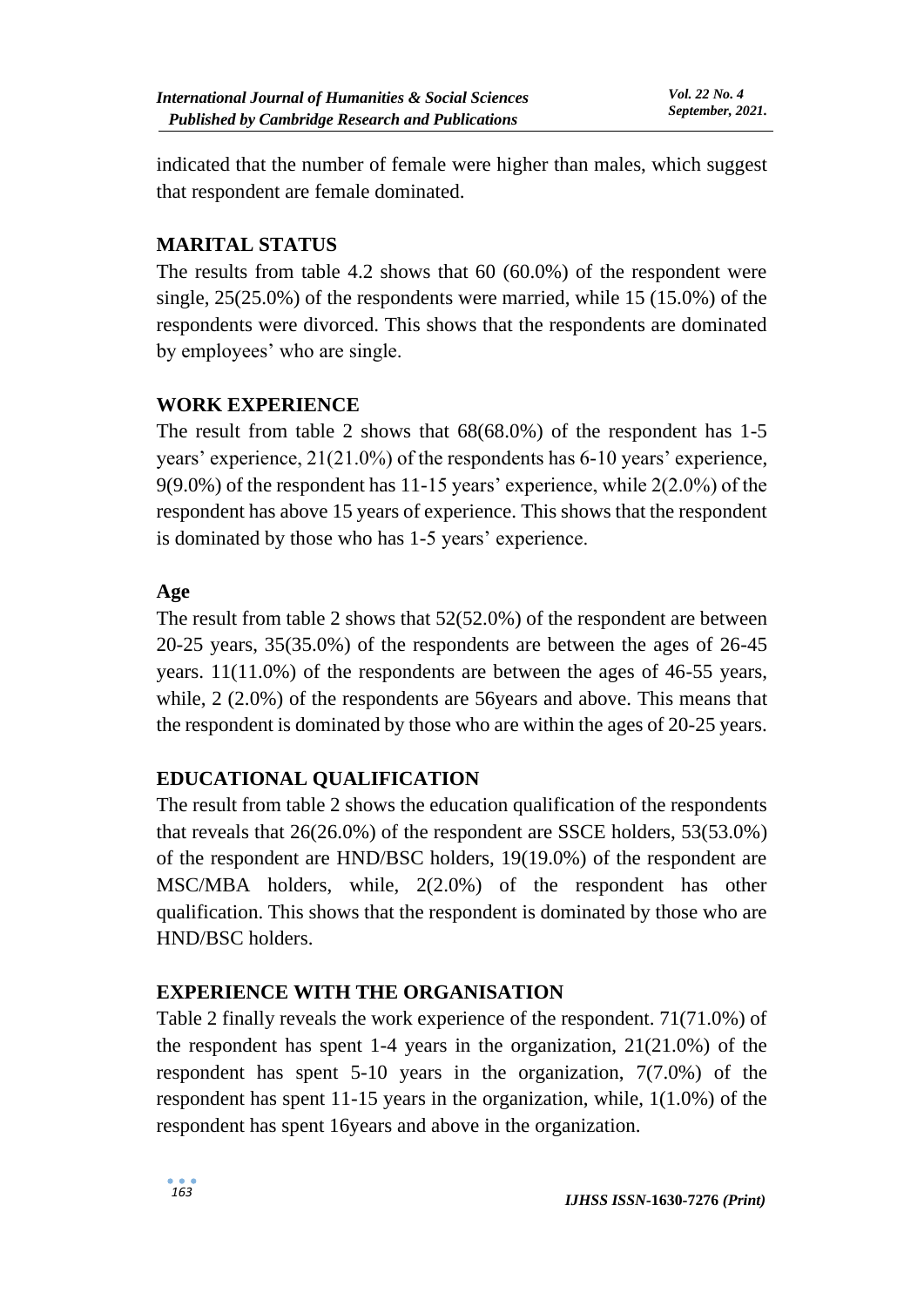| VARIABLES          | <b>CATEGORIES</b> | <b>FREQUENCY</b> | PERCENTAGE | <b>CUMULATIVE</b> | MEAN |
|--------------------|-------------------|------------------|------------|-------------------|------|
| <b>Sex</b>         | Male              |                  | 47.0       | 47.0              | 1.53 |
|                    | female            | 53               | 53.0       | 53.0              |      |
| <b>Marital</b>     | Single            | 60               | 60.0       | 60.0              | 1.44 |
| status             | Married           | 25               | 25.0       | 25.0              |      |
|                    | Divorced          | 15               | 15.0       | 15.0              |      |
| <b>Work</b>        | 1-5years          | 68               | 68.0       | 68.0              | 1.45 |
| <b>Experience</b>  | 6-10years         | 21               | 21.0       | 21.0              |      |
|                    | 11-15years        | 9                | 9.0        | 9.0               |      |
|                    | 15<br>years       | $\overline{2}$   | 2.0        | 2.0               |      |
|                    | above             |                  |            |                   |      |
|                    |                   |                  |            |                   |      |
| Age                | $20 - 25$         | 52               | 52.0       | 52.0              | 1.63 |
|                    | 26-45             | 35               | 35.D       | 35.0              |      |
|                    | 46-55             | 11               | 11.0       | 11.0              |      |
|                    | 56 and above      | $\overline{2}$   | 2.0        | 2.0               |      |
| <b>Educational</b> | SSCE              | 26               | 26.0       | 26.0              | 1.97 |
| qualification      | HND/BSC           | 53               | 53.0       | 53.0              |      |
|                    | MSC/MBA           | 19               | 19.0       | 19.0              |      |
|                    | Others            | $\overline{2}$   | 2.0        | 2.0               |      |
| <b>Experience</b>  | 1-4years          | 71               | 71.O       | 71.O              | 1.38 |
| with               | 5-10years         | 21               | 21.0       | 21.0              |      |
| organisation       | 11-15years        | 7                | 7.0        | 7.0               |      |
|                    | 16 years and      | $\mathbf{1}$     | 1.0        | 1.0               |      |
|                    | above             |                  |            |                   |      |

## **TABLE 2 DISTRIBUTION OF THE RESPONDENT DEMOCRAPHIC CHARACTERISTICS (N-100)**

**Source: field survey, 2021**

# **HYPOTHESIS TESTING HYPOTHESIS ONE**

**Ho: There is no significant relationship between net income and company's income management** 

**Table 3 Correlation Between Net Income and Company's Income Management**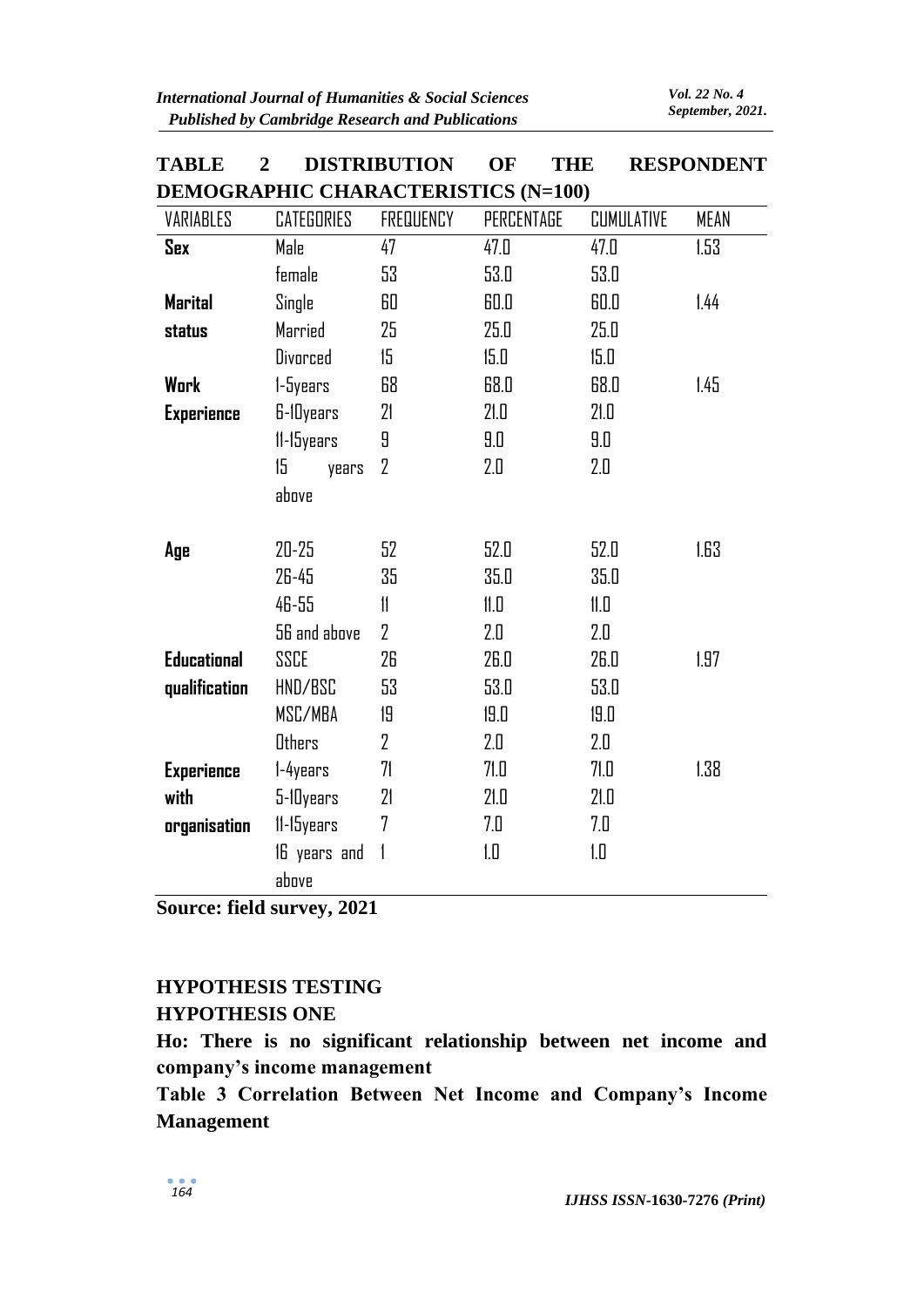|                  |                     | Net income | Company's income management |
|------------------|---------------------|------------|-----------------------------|
| Net income       | Pearson correlation |            | .159                        |
|                  | Sig.(2-tailed)      |            | .113                        |
|                  | N                   | 100        | 100                         |
| Company's Income | Pearson             | .159       |                             |
| correlation      |                     | .113       |                             |
| management       | sig.(2-tailed)      | 100        | 100                         |
|                  | N                   |            |                             |

Table 3 shows the relationship between net income and company's income management. It shows a significant positive relationship in net income and company's income management in business administration. The correlation value is 0.159 and the p-value is 0.113 which is greater than the significant level of 0.005. This implies that there is a positive relationship between net income and company's income management. We reject the null hypothesis and accept the alternative hypothesis.

### **HYPOTHESIS TWO**

# **Ho: There is no Significance Relationship between Return on Investment and Profitability**

|  |  |  |  |  |  |  | Table 4: Correlation Between Return On Investment And Profitability |  |
|--|--|--|--|--|--|--|---------------------------------------------------------------------|--|
|--|--|--|--|--|--|--|---------------------------------------------------------------------|--|

|               |                     | Return     | on | profitability |
|---------------|---------------------|------------|----|---------------|
|               |                     | investment |    |               |
| ROI           | Pearson correlation |            |    | $.471***$     |
|               | Sig.(2-tailed)      |            |    | .000          |
|               | N                   | 100        |    | 100           |
| profitability | Pearson correlation | $.471***$  |    |               |
|               | sig.(2-tailed)      | .000       |    |               |
|               | N                   | 100        |    | 100           |

\*\* Correlation is significant at the 0.01 level (2-tailed)

Table 4 shows the relationship between ROI return on investment and profitability. It shows a significant positive relationship in ROI return on investment and profitability. The correlation value is 0.471 and the p-value is 0.000 which is less than the significant level of 0.005. This implies that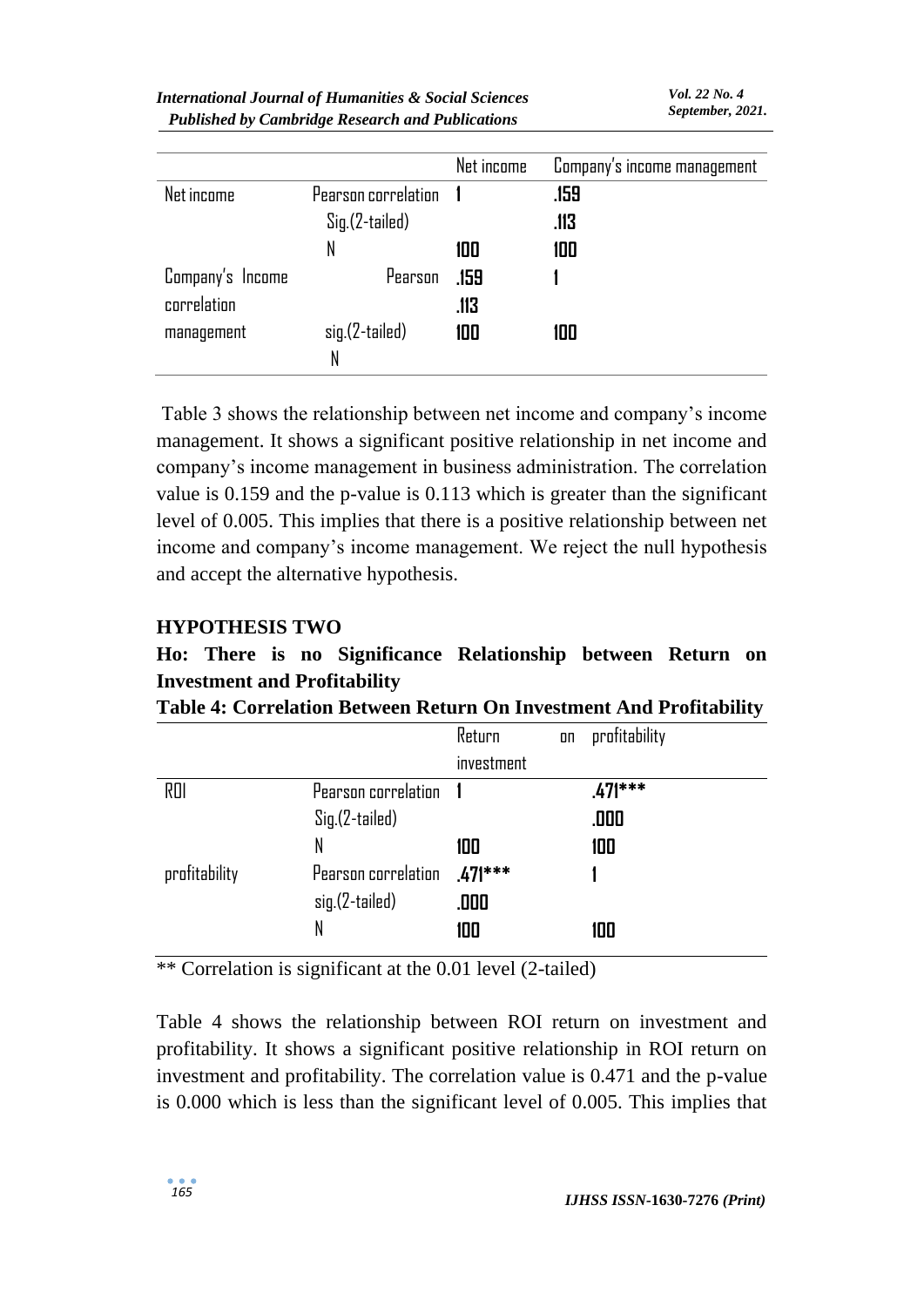there is a positive relationship between net income and company's income management. We accept the alternative hypothesis.

## **HYPOTHESIS THREE**

## **Ho: There is no Significant Relationship between Job Creation and Innovativeness**

|                       |                     | Return on investment | profitability |
|-----------------------|---------------------|----------------------|---------------|
| Job creation          | Pearson correlation |                      | .456***       |
|                       | Sig.(2-tailed)      |                      | .000          |
|                       | N                   | 100                  | 100           |
| <i>innovativeness</i> | Pearson correlation | .456***              |               |
|                       | sig.(2-tailed)      | .000                 |               |
|                       | N                   | 100                  | 100           |
|                       |                     |                      |               |

|  |  | <b>Table 5: Correlation Between Job Creation And Innovativeness</b> |
|--|--|---------------------------------------------------------------------|
|  |  |                                                                     |

\*\* Correlation is significant at the 0.01 level (2-tailed)

Table 5 shows the relationship between job creation and innovativeness. It shows a significant positive relationship in job creation and innovativeness. The correlation value is 0.456 and the p-value is 0.000 which is less than the significant level of 0.005. This implies that there is a positive relationship between job creation and innovativeness. We accept the alternative hypothesis.

# **Empirical Framework**

## **Hypothesis One**

These findings were derived from the data analyzed from the questionnaire and were backed up by past findings. These include:

Hypothesis one shows a significant positive relationship between net income and company income management. This implies that there is a positive relationship between net income and company income management. This is in tune with the study that income management is important to the firm for accountability Bailetti, 2012. The correlation value is 0.159 and the p-value is 0.113 which is greater than the significant level of 0.005. This implies that there is a positive relationship between net income and company income management. We reject null hypothesis and accept the alternative hypothesis.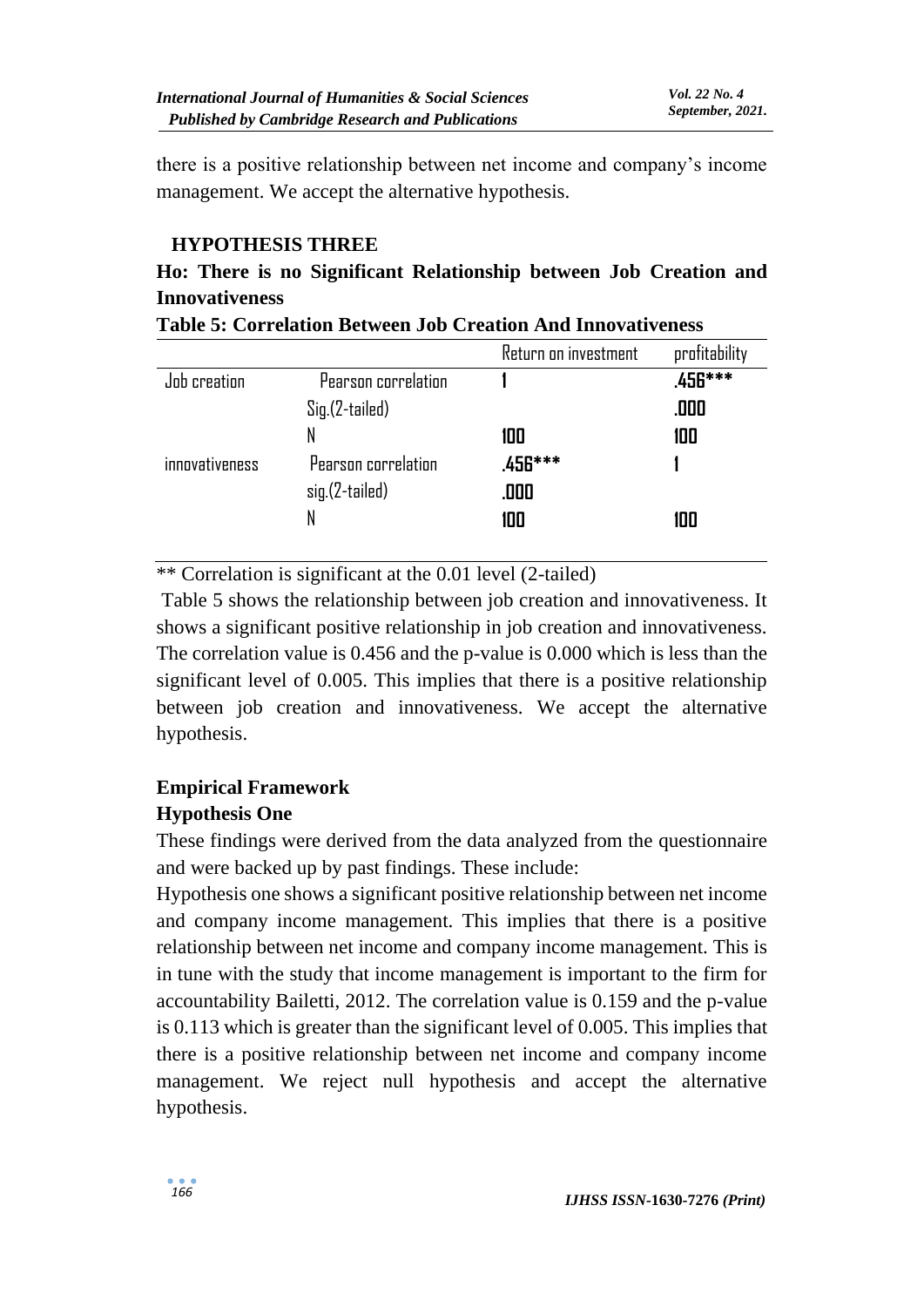## **Hypothesis Two**

It revealed a significant positive relationship between return on investment (ROI) and profitability. This correlates with (Spender & Grroen, 2010) which state that return on investment is an improvement strategy to the growth of firm. The correlation value is 0.471 and the p-value is 0.000 which is less than the significant level of 0.005. This implies that there is a positive relationship between ROI return on investment and profitability. we accept the alternative hypothesis.

## **Hypothesis Three**

Hypothesis three revealed a significant positive relationship between job creation and innovativeness. This correlate with the study of (Tolbert, David & Sine, 2011) revealed that creation of job ease the economy of unemployment and favourable market incentive. The correlation value is 0.459 and the p-value is 0.000 which is less than the significant level of 0.005. This implies that there is a positive relationship between job creation and innovativeness. Therefore, we accept the alternative hypothesis.

## **Conclusion**

The aim of this empirical study is to evaluate technopreneurship and performance of women entrepreneurs in small scale enterprise. The study applied correlation and multiple regression approach and establishes empirical support for some conjectures made in the literatures. Given the increased rate unemployment for women in the society, one is looking for an alternative source of employment generation and women entrepreneur for the Nigeria women and populace, it then becomes inevitable to carry out this study. This finding correlated somewhat with results of comparable earlier studies which had shown that educating female student's entrepreneurial competencies helps them to develop and invest in themselves. The focus is on women entrepreneurs as it is one of the most important essentialities for income management and household management. The study therefore has been able to find the relationship between technopreneurship and performance of women in small scale enterprise.

### **Recommendations**

From the findings and subsequent conclusion of the study, the following recommendations were put forward:

There should be a fund raising scheme so as to help build up more in their business for growth and development of their enterprise.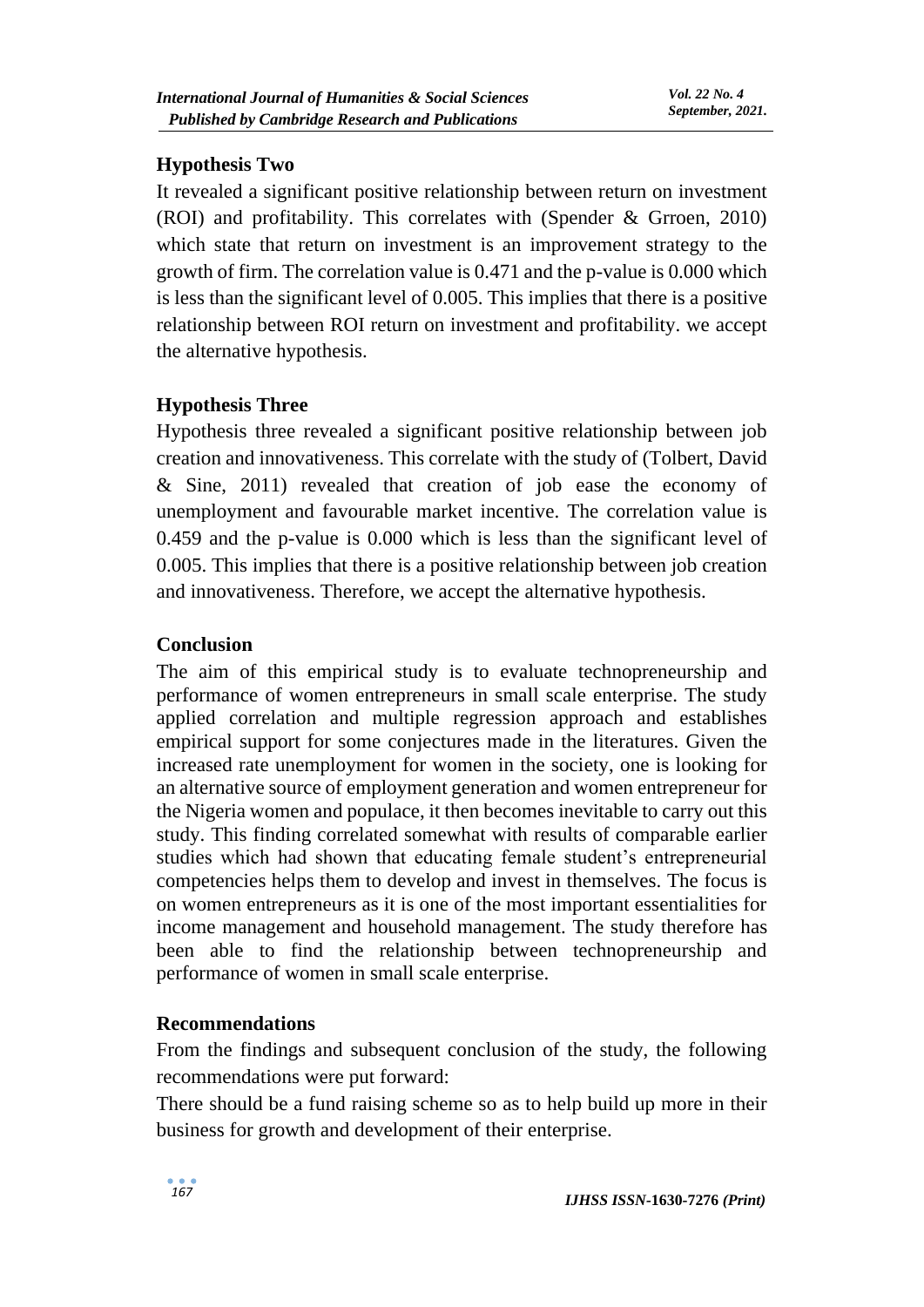Educationist should not relent as more effort should be placed on how to better optimize their business enterprise.

Women entrepreneur should overcome self-doubt by believing in themselves and also be confident and also support each other to be confident and business oriented.

Effort should also be made by the government to organize a platform that deals in giving out funds to business ideas establishment and also training and empower programs for women so as to reduce unemployment for women.

#### **REFERENCES**

- Abdullahi, M. S. (2013). Human resource development and utilization: A tool for national economic growth. *Mediterranean Journal of Social Sciences*, *4*( 8), 153-159.
- Abbas, O. (2018). *The impact of entrepreneurial resilience on the success of small and medium enterprise in South Africa*. Sustainability*,* 10,2527. [www.mdpi.com/journal/sustainability](http://www.mdpi.com/journal/sustainability)
- Abepitya, K. R. (2016). The Role of women entrepreneurs in establishing sustainable development in developing nations. *World View Business Research*, *6*(1), 161-178.
- Adejumo, G. (2001). Indigenous entrepreneurship development in Nigeria: Character, Problems and Prospects. *Journal of Department of Business Administration*. University of Ilorin. Ilorin 2 .1: 112-122.
- Aderemi, H. O., Ilori, M. O., Siyanbola, W. O., & Adegbite, S. A. (2008). An assessment of the choice and performance of women entrepreneurs in technological and nontechnological enterprises in southwestern Nigeria. *African Journal of Business Management*, *2*(10), 165.
- Aderemi et al., (2011). Personal characteristics of successful women entrepreneurs in Mexico: A conceptual exploratory study. *Small Business Institute Journal*, *14*(1), 19- 20.
- Agrawal, R. (2018). Constraints and challenges faced by women entrepreneurs in emerging market economy and the way forward. *Journal of Women's Entrepreneurship and Education Articles*, 3-4 .
- Aina, R..( 2003). Female entrepreneurship in transition economies: The Case of Lithuania and Ukraine. *Feminist Economics*, 13(2), pp.157-183.
- Akpomi, M. E. (2009): Entrepreneurship Education (EE) for all students in Higher Education Institutions (HEIs) in Nigeria: A means to sustainable development, *Journal of sustainable development in Africa, 11(1), 164-168.*
- Adegbite, F.H.. (2008). A discussion about personal characteristics of entrepreneurs in the context of cultures impact. *Business and Management Studies International Journal*, *4*(1), 63-83.
- Allen, K. Amand, Y., Langonotz,L. & Dean,M. (2007*). Innovation practices as a path to business growth performance: a study of small and medium sized firms in the emerging UAE market'. PhD thesis.* Southern Cross University, Lismore, NSW
- Ali, A.A. (2018). The bright future of technopreneurship. *International Journal of Scientific & Engineering Research*, 9(12), 563- 566.
- Alvarez, S. A., & Busenita, L. W. (2001). The entrepreneurship of resource base theory. *Journal of Management*, *27*(6), 755-775.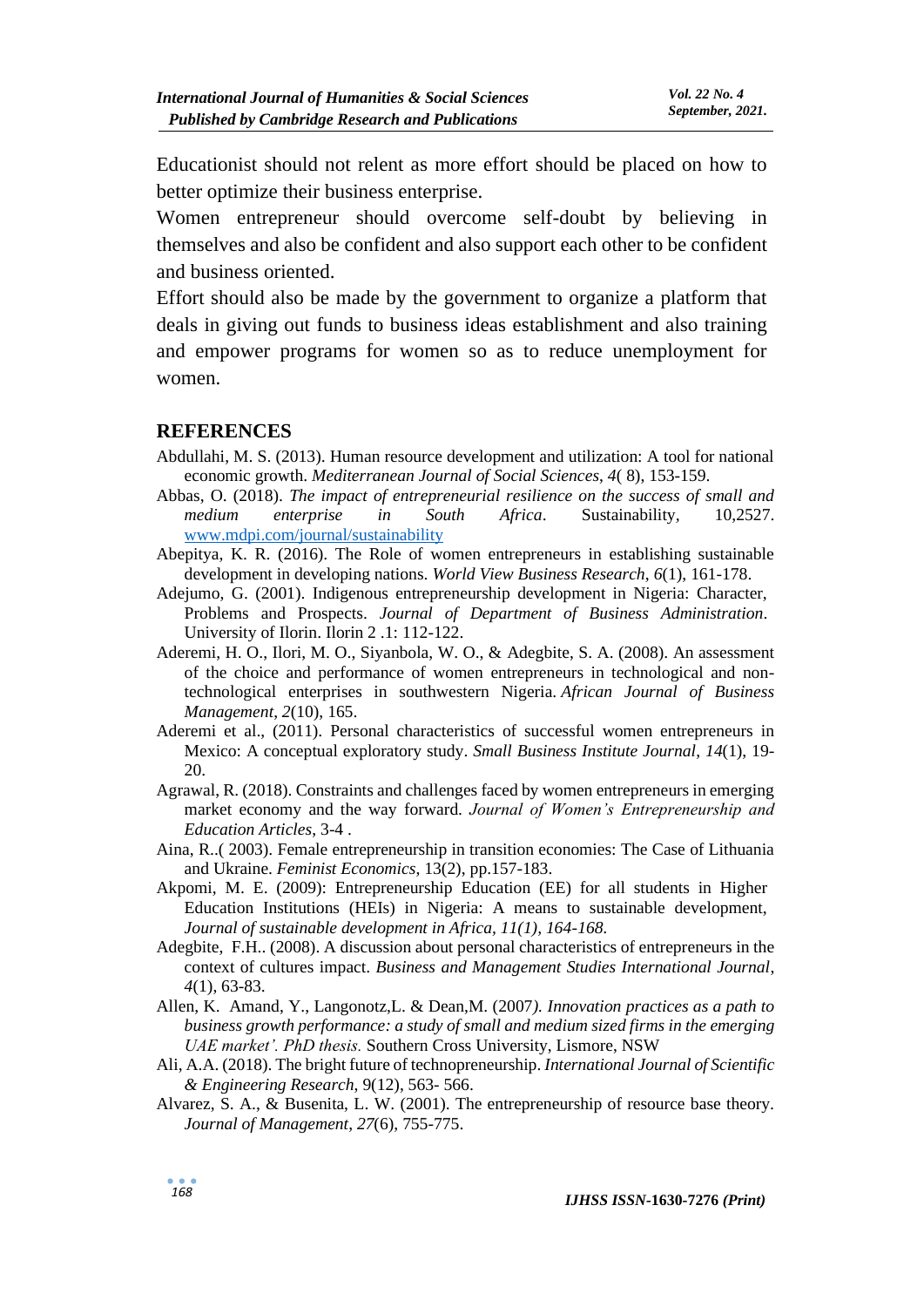- Akande, I. & Oladejo, N.(2013). Women entrepreneurs and economic development in Nigeria: Characteristics for success. *International Journal of Business and Social Science, 2*(1)
- Baileti, T. (2012). Technology Entrepreneurship: Overview, Definition, and Distinctive Aspects. *Technology Innovation Management Review*, Vol. 8, No. 1, pp. 5-12; 77‐94
- Blaszezyk, R. (2002). *Women in Business: A Historical Perspective*. Smithsonian Institution. Available from: *<https://amhistory.si.edu/archives/wib-tour/historical.pdf>*
- Bruni, A., Gherardi, S., & Poggio, B. (2004). Entrepreneurial Mentality, gender and the study of women entrepreneurs. *Journal of Organisational Change Management*, *17*(3), 256-268.
- Bruton, G. D., Ahlstrom, D. and Li, H. 2010. Institutional Theory and Entrepreneurship: Where are we now and where do we need to move in future? *Entrepreneurship Theory and Practice*, pp. 421-439.
- Carlsson, B, Braunnerhjelm, P, Mckelvey, M, Olfsson, C, Persson, L and Ylinepaa, H. (2012). The evolving domain of entrepreneurship research. Are they different from independent entrepreneurs? Research Network debate. Swedish Entrepreneurship Forum. Working paper 11
- Carter, S. (2010). *Access to Finance*. National Policy Centre for Women's Enterprise, Evidence Paper.
- Carter, S. (2000). Improving the numbers and performance of women-owned businesses: some implications for training and advisory services. *Education + Training*, 42 (4/5), pp. 326 – 334.
- Calderon et al, ( 2012). *Women's enterprise and access to Finance*. National policy centre for women's enterprise evidence paper, London
- Chell, E. (2007). Social enterprise and entrepreneurship: towards a convergent theory of the entrepreneurial process. *International Small Business Journal*.25.1.5-26.
- Chen X. P., Yao, X., & Kotha, S. (2009). Entrepreneur Passion and Preparedness in Business Plan Presentations: A Persuasion Analysis of Venture Capitalists' Funding Decisions. Academy of *Management Journal, 52*(1), 199-214.
- Dahlstrand, A. (2007) Technopreneurship and Enterprise Growth in Nigeria: An Exploration into the Latent Role of Microfinance Banks. *IOSR Journal of Business and Management,* Volume: 12**,** PP 25-32.
- Davis, P. J. (2012). The global training deficit: the scarcity of formal and informal professional development opportunities for women entrepreneurs. *Industrial and Commercial Training*, 44(1), p. 19-25.
- De Mel S., Mckenzie, D. & Woodruff, C. 2013. Business training and female enterprise start-up, growth and dynamics: Experimental evidence from Sri Lanka. Mimeo. Washington DC: World Bank.
- Dolatabadi, R. V. & Meigounpoory, M. R. (2013) Effective Determinants of Corporate NanoTechnopreneurship Process in Active Technological Knowledge Base Firms. *International Journal of Academic Research in Economics and Management Sciences,*  2, 140.
- Dolatabadi, R. V., & Meigounpoory, M. R. (2013). Effective Determinants of Corporate Nano-Technopreneurship Process in Active Technological Knowledge Base Firms. *International Journal of Academic Research in Economics and Management Sciences*, *2*(5). https://doi.org/10.6007/ijarems/v2-i5/350
- Dorf, R.C. & Byers, T. H. (2005). Technology ventures: From idea to enterprise. New York: McGraw-Hill.
- Duru, M. (2011). Entrepreneurship opportunities and challenges in Nigeria. Business and Management Review.1.1.41-48.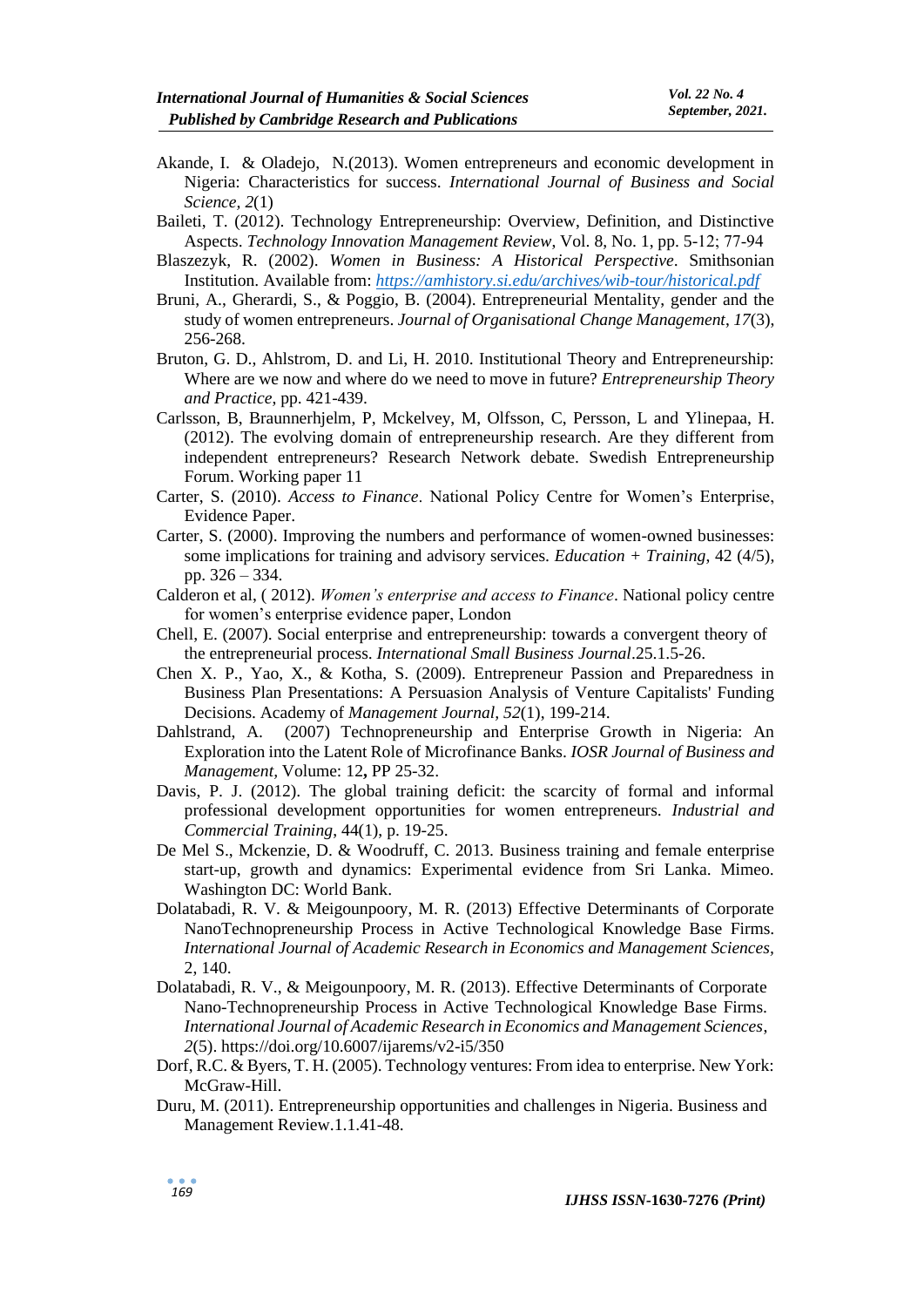- Ehigie, B., & Umoren, U. (2003). Psychological factors influencing perceived entrepreneurial success among Nigeria women. *Journal of International Womens Studies*, *26*(2), 179-195.
- Espallardo, M. H., & Ballester, E. D. (2009). Product Innovation in Small Manufacturers, Market Orientation and the Industry's five competitive forces: empirical evidence from Spain. *European Journal of Innovation Management*, 12(4), 470–491.
- Fairlie, R. W. & Robb, A. M. 2009. Gender differences in business performance: evidence from the Characteristics of Business Owners survey. *Small Bus Econ*, 33: pp.375–395.
- Fapounda, T. M. (2012). Women and Informal Sector in Nigeria. Implication for Development. *British Journal of Arts and Social Sciences*. Vol 4.1.pp 35-46
- Fowosire, R. A., & Idris, O. Y. (2017). Technopreneurship: a view of technology, innovations and entrepreneurship. *Global Journal of Research In Engineering*. 17(7), 42-46
- Funk, K. (1999) *Technology and Christian 'Values'* [Online]. http://web.engr.orego nstate.edu/~funkk/ Technology/index.html#introduction
- GEM Global (2016/17). *Entrepreneurship Monitor*. Available from: <https://www.gemconsortum.org/report>
- Ghazali, E., Othman, M. N., & Cheng, O. C. (2005). Demographics and personal characteristics of urban Malaysian entrepreneurs: an ethnic comparison. *International Journal of Entrepreneurship and Innovation Management*. <https://doi.org/10.1504/ijeim.2005.006997>
- Ghiat, B. (2017). Social attitudes towards women entrepreneurs in Algeria. *Global Journal of Women Studies*, 1(1),1-6.
- Gorol, Y. & Atsan, N. (2006). Entrepreneurial characteristics amongst University students: Some insights for entrepreneurship education and training in Turkey, *Education and Training,*
- Guta, M. (2018). The History of Woman Entrepreneurs (INFOGRAPHIC). Small Business Trends. Available from: https//smallbiztrends.com
- Hisrich, R. D, & Adams, A. (2005) The Importance of Technopreneurship Management Model for Vocational School. In *3rd UPI International Conference on Technical and Vocational Education and Training*. Atlantis Press.
- Hisrich, R .D. & Ozturk, S. A. 1999. Women Entrepreneurs in a developing Economy. *Journal of Management Development*, 18(2), PP.114- 124.
- Holbreich, M., Metwali, N., Thorne, P.S., Sperling, A.I., Martinez, F.D., Ober, C., Von Mutius, E., Vercelli, D. & Gozdz, J. (2015) Opposite effects of farming on asthma: mice exposed to Amish and Hutterite environmental products recapitulate asthma protection and risk. *Am J Respir Crit Care Med*, *191*, A2489.
- International Technology Education Association (2007) *Standards for Technological Literacy: Content for the Study of Technology* 3rd ed. Virginia, USA
- Isiwu, P. I., & Onwuka, I. (2017). Psychological factors influencing entrepreneurial intention among women in Nigeria. *Journal of Entrepreneurship*, *26*(20), 176-195.
- Iyiola, O., & Azuh, D. (2014). Women entrepreneurs as small-medium enterprise (SME) operators and their roles in socio-economic development in Ota, Nigeria. *International Journal of Economics, Business and Finance*, *2*(1), 1-10.
- Karanassios, N, Pazarskis, M, Mitsopoulos, K & Christodoulou, P (2006). *EU strategies to encourage youth entrepreneurship: Evidence from higher education in Greece, Industry & Higher Education*, February, 43-50.
- Kemp, R. G. M., Folkeringa, M., Jong, J. P. J., & Wubben, E. F. M. (2003). Innovation and firm Performance, research report h200207, Netherlands.
- Kutanis, E. L. & Bayraiclaroglu, L.( 2003). Entrepreneurship and economic theory, In M. Weber (Ed.), *Handbook of Whiteheadian Process Thought*, Frankfurt: Verlag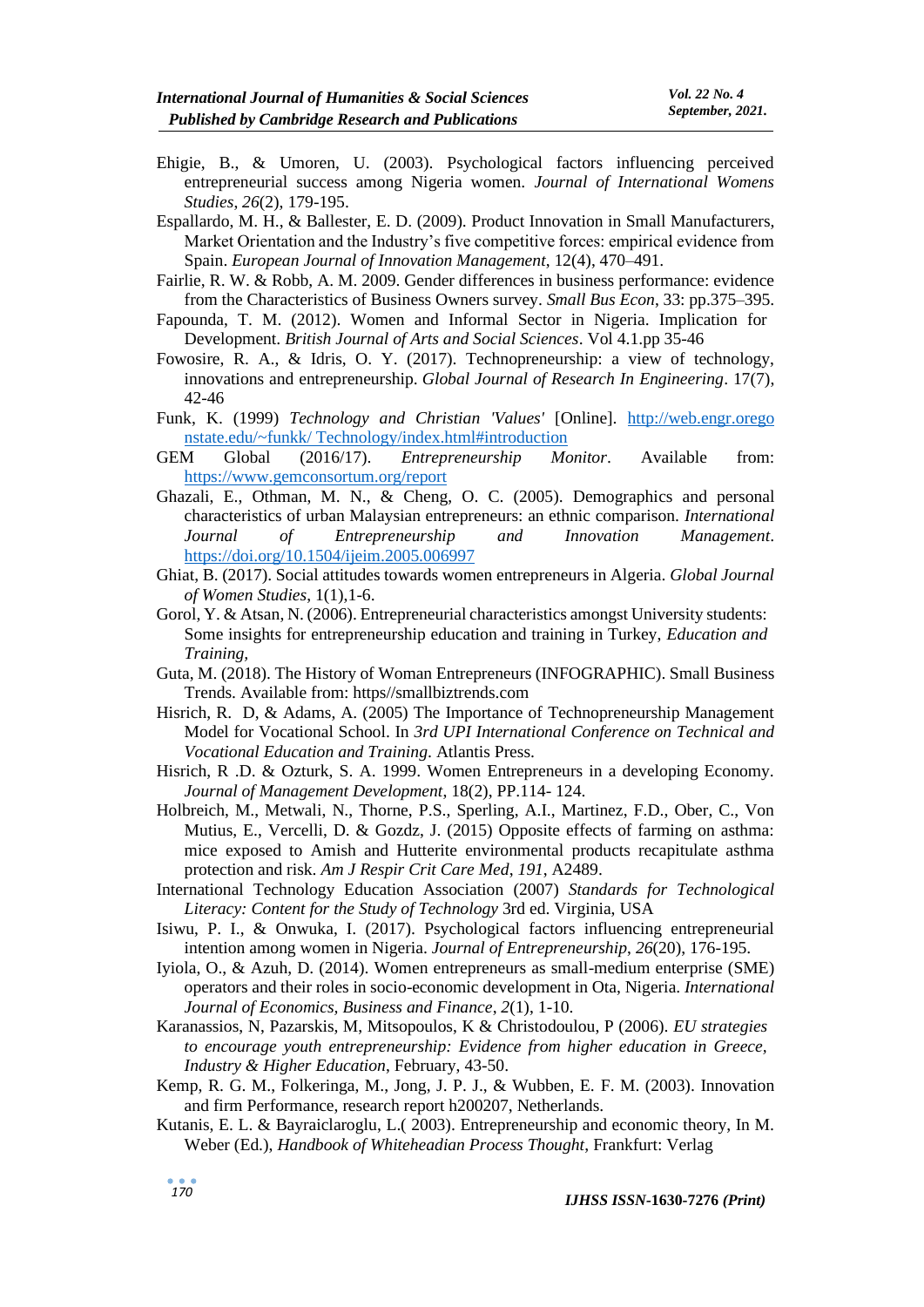- Kim, Y. K. & Lee, K. (2015) Different impacts of scientific and technological knowledge on economic growth: Contrasting science and technology policy in East Asia and Latin America. *Asian Economic Policy Review,* 10**,** 43-66.
- Kirzner, I. M. 1997. Entrepreneurial discovery and the competitive market process: An Austrian approach. *Journal of Economic Literature*, 35(1), pp. 60-85.
- Kraaijenbrink, J.; Spender, J. C. & Groen, A. J. (2010). The resource-based view: a review and assessment of its critiques. *Journal of management*, 36(1), pp. 349-372.
- Kuratko, D. F. & Hodgetts, R. M. (2004), *Entrepreneurship: Theory, Process*, *Practice'*, Mason, O.H: South Western College Publishers.
- Laura, L. (2002). *Enterprising women-a history*. Harvard Business School. Available from: Https://hbs.edu/item/enterprising-woman-a history.
- Lerner, M., Brush, C. & Hisrich, R. (1997). Israeli Women Entrepreneurs: An Examination of Factors Affecting Performance, *Journal of Business Venturing*, 12(1), pp. 315-339.
- Mboko, S. & Smith-Hunter, A. (2010). Zimbabwe Women Business Owners: Strategies and Implications for Growth. *Journal of Applied Business and Economics*, 11(20, pp.1- 13.
- Medina, C., & Rufn, R. (2009). The Mediating effect of Innovation in the relationship between retailers, Strategic Orientations and Performance. *International Journal of Retail and Distribution Management*, 37(7), 629–655.
- Mersha, T., & Sriram, V. (2018). Gender entrepreneurial characteristics and success: Evidence from Ethiopia. *Thunderbird International Business Review.* DOI: 10.1002/tie21984.
- Milian, A. & Kamen, D. (2015). Gender Analysis of Students' Enrollment in the Federal Polytechnic, Ado-Ekiti, Ekiti State: Impacts on Women Empowerment and Technopreneurship Education. *International Journal of Engineering Research & Technology* 9(6) 1411-1416
- Murphy, P.J, Liao, J., & Welsch, H.P. (2006). A conceptual history of entrepreneurial thought. *Journal of Management History, 12*(1), 12-35.
- National Bureau of Stattistics (2013) Technological Ecopreneurship: Conceptual Approaches. *ProcediaSocial and Behavioral Sciences,* 124**,** 229-235.
- Ogundele, S . O. (2008). Geo-Information and Distribution Pattern of Petrol Service Station in Sango – Ota Metropolis in Ado – Odo Ota Local Government Area, Ogun State, Nigeria. *Asian Research Journal of Arts & Social Sciences*. 2. 1-11. 10.9734/ARJASS/2017/30048.
- Okorie, N. N., Kwa, D. Y., Olusunle, S. O. O., Akinyanmi, A. O., & Momoh, I. M. (2014). Technopreneurship: An urgent need in the material world for sustainability in Nigeria. *European Scientific Journal*, *10*(30).
- OECD (1997). Psychosocial predictors of entrepreneurial intention among Nigerian graduates. *International Journal of Psychology and Counselling*, *8*(6), 73-80.
- Olabisi, S. Y. 2014. Gender Differentials in Factors Affecting Performance of Small-Scale Enterprises in Lagos State –Nigeria. *Journal of Culture, Society and Development,* 3(1), pp.20-29.
- Olusola, A. O. 2012. Performance Analysis of Microfinance Banks on Women Entrepreneurs in Oyo State, Nigeria. *Research Journal in Organizational Psychology and Educational Studies*, 1(3), pp.168-173.
- Ozgulbas, N., Koyuncugil, A. S., & Yilmaz, f. (2006). Identifying the effects of firm Size on financial Performance of SMes. *Te Business Review, Cambridge*, 6(1), 162–167.
- Pahuja, A. (2016). *Introduction to Entrepreneurship: Learning and Implementation*. 1st edition, CEGR New Delhi.